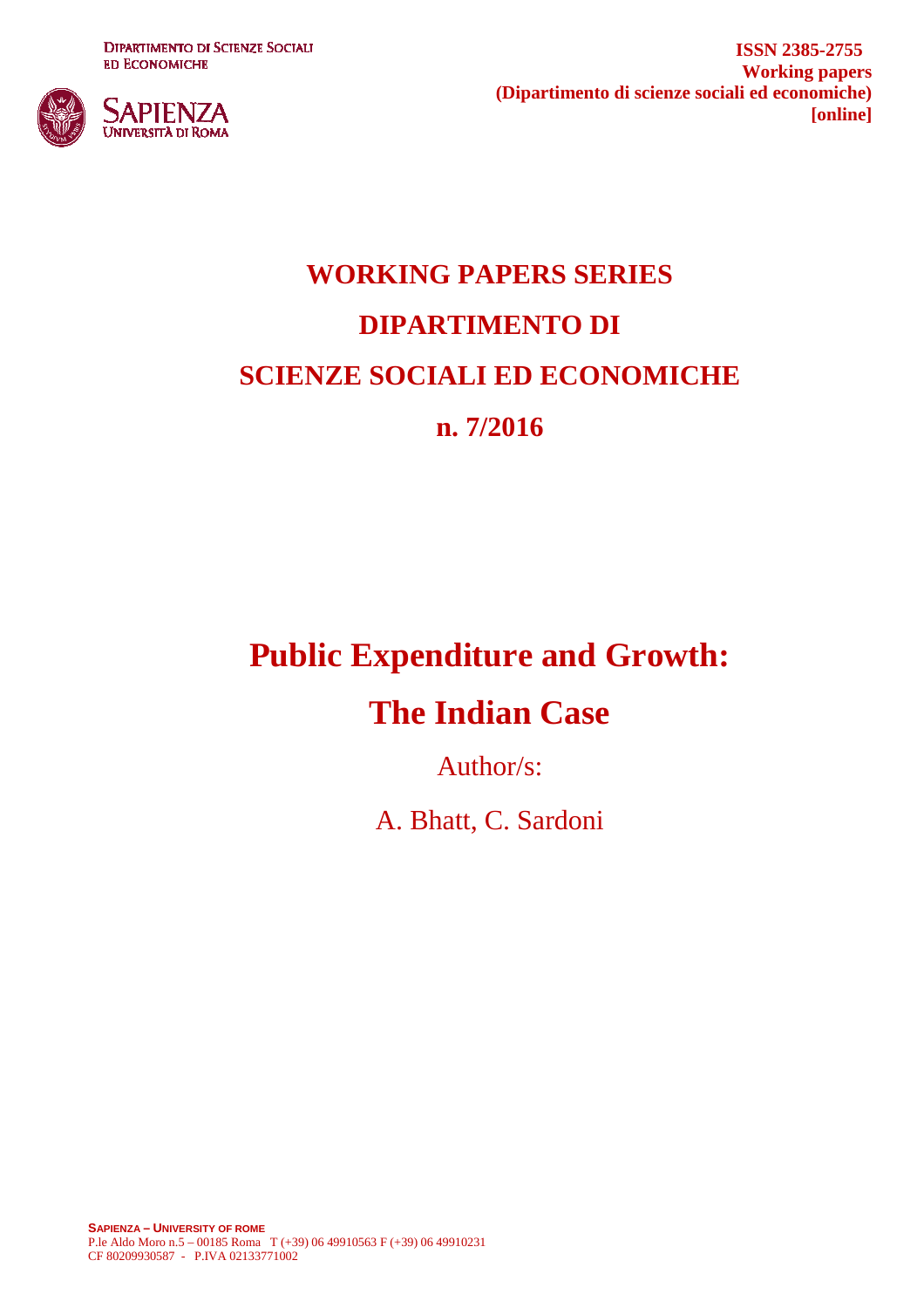## PUBLIC EXPENDITURE AND GROWTH: THE INDIAN CASE

A. BHATT AND C. SARDONI

Abstract. The paper deals with the analysis of the relationship between public spending and growth as well as the dynamics of the ratio public debt/GDP. We show that a composition of public spending that favours productive expenditures, i.e. those with a direct positive effect on the economy's rate of growth, can determine a situation in which the ratio of the public debt to GDP is stable, even though the government runs primary deficits.

We test our theoretical results by considering the Indian case that, for a number of reasons, appears to be consistent with our theoretical hypotheses and assumptions. The results of the empirical analysis substantially support the idea that the dynamics of the economy as well as of the ratio public debt/GDP are crucially contingent on having a public sector that favours productive expenditures.

JEL classification: H30; H54; H60 Keywords: Public expenditure; Growth; Public debt

#### 1. INTRODUCTION

Over the years, many researchers have dealt with the problem of the relationship between public expenditure and growth by paying growing attention to the nature and composition of public spending. Several draw a distinction between productive and unproductive public expenditures, with the first having a positive and the second a nil, if not negative, impact on the long-run rate of growth of the economy.

The discussion on public spending is naturally associated with that on its financing and, in particular, the effects on the dynamics of the the public debt and its ratio to GDP, which in turn could affect the growth path of the economy.

In this paper, after a brief survey of some of the relevant literature on these topics (section 2), we develop a simple analytical framework to study the relationship between public spending and growth as well as the dynamics of the ratio public debt/GDP (section 3). We show that an adequate composition of the public expenditure can determine a rate of growth that is compatible with a stable ratio of the public debt to GDP over time, even though the government keeps on running primary deficits. In this framework, productive public expenditures play a crucial role.

Our analytical approach is partly inspired by Domar's pioneering article on the 'burden' of the public debt (Domar 1944). In dealing with the dynamics of the public debt and its sustainability, Domar introduced the notion of productive public expenditures, that is to say those public expenditures that have a direct positive impact on the economy's rate of growth and, hence, can contribute to reduce or stabilise the debt ratio

Date: September 14, 2016.

University of Chicago - Harris School of Public Policy; Sapienza University of Rome, Dipartimento di Scienze Sociali ed Economiche.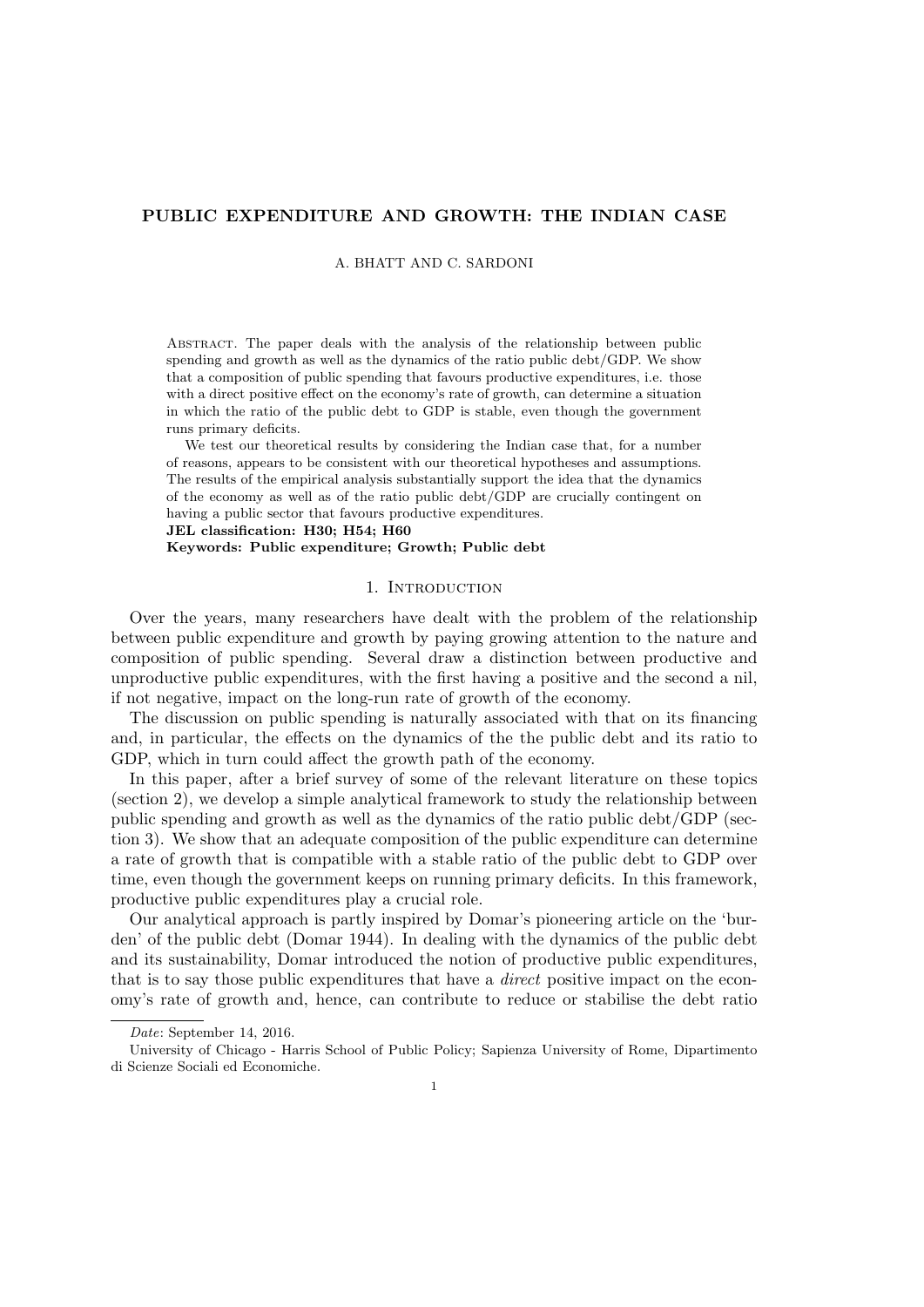#### 2 A. BHATT AND C. SARDONI

which, as is well known, is contingent on the economy's rate of growth and the rate of interest on the debt.

This approach to the problem of the relation between growth and public debt differs from that mostly followed in recent years. Many, under the influence of the work of Reinhart and Rogoff (2009, 2010b), ask the question as to whether an excessively high ratio of the public debt to GDP is detrimental to the economy's rate of growth. Our paper, instead of focusing on the alleged effects of the public debt on growth, looks at the effects of public spending on the rate of growth and, consequently, on the dynamics of the ratio of the public debt to GDP.

In section 4, we test our theoretical results by considering the Indian case. India is an interesting case for a number of reasons. First, the Indian economy, despite a sustained increase in public debt and deficits for the period analysed, has also experienced high rates of growth. This state of affairs appears to be consistent with our theoretical model, where the government runs a deficit and the public debt is positive but a composition of public spending that favours productive expenditures determines the possibility to have a stable ratio of the public debt debt to GDP.

Second, our theoretical model explicitly differentiates between the productivity of public and private investment and considers the possibility that public investment is more productive than its private counterpart and that it also positively affect the productivity of private investment. Public sector enterprises are a substantial component of the Indian economy and have significant resource and licensing advantages that can translate into significant productivity gains for them as against their private counterpart.

Third, the testing of our model requires an empirical case where public investment is a substantive component of public expenditures. This condition works well for the Indian case, given the fact that it is one of the fastest growing emerging economies where policy makers are consistently restructuring public expenditure components to keep pace with the political, economic and developmental needs of the country.

The results of our empirical analysis show that, although private capital formation remains crucial for the economy's growth, the dynamics of the ratio public debt/GDP can be stabilised only if public spending is devoted to public investment (productive expenditures) to a significant extent. In the absence, or little relevance, of public investment, the effects of private investment on the debt ratio are not significant.

#### 2. A survey of the literature

The evolution of the debate on the nature of the public expenditure has brought with it a wide production of theoretical literature on the government optimal size, the public expenditure stance during booms, the financing of public expenditure and the political economy of public expenditure.

Wagner's law stated that there is a positive link between the size of governments and economic growth. The Peacock-Wiseman Hypothesis further contextualised Wagner's law by proposing that a periodical sharp increase in the size of the public sector resulting from upheavals can help in boosting economic growth. Such positions have been criticised by those who argue that an expansion of the government's spending beyond the size of its revenues would have to be financed by monetising the deficits, which would eventually lead to inflation. For others, the risks of an excessive increase in the supply of money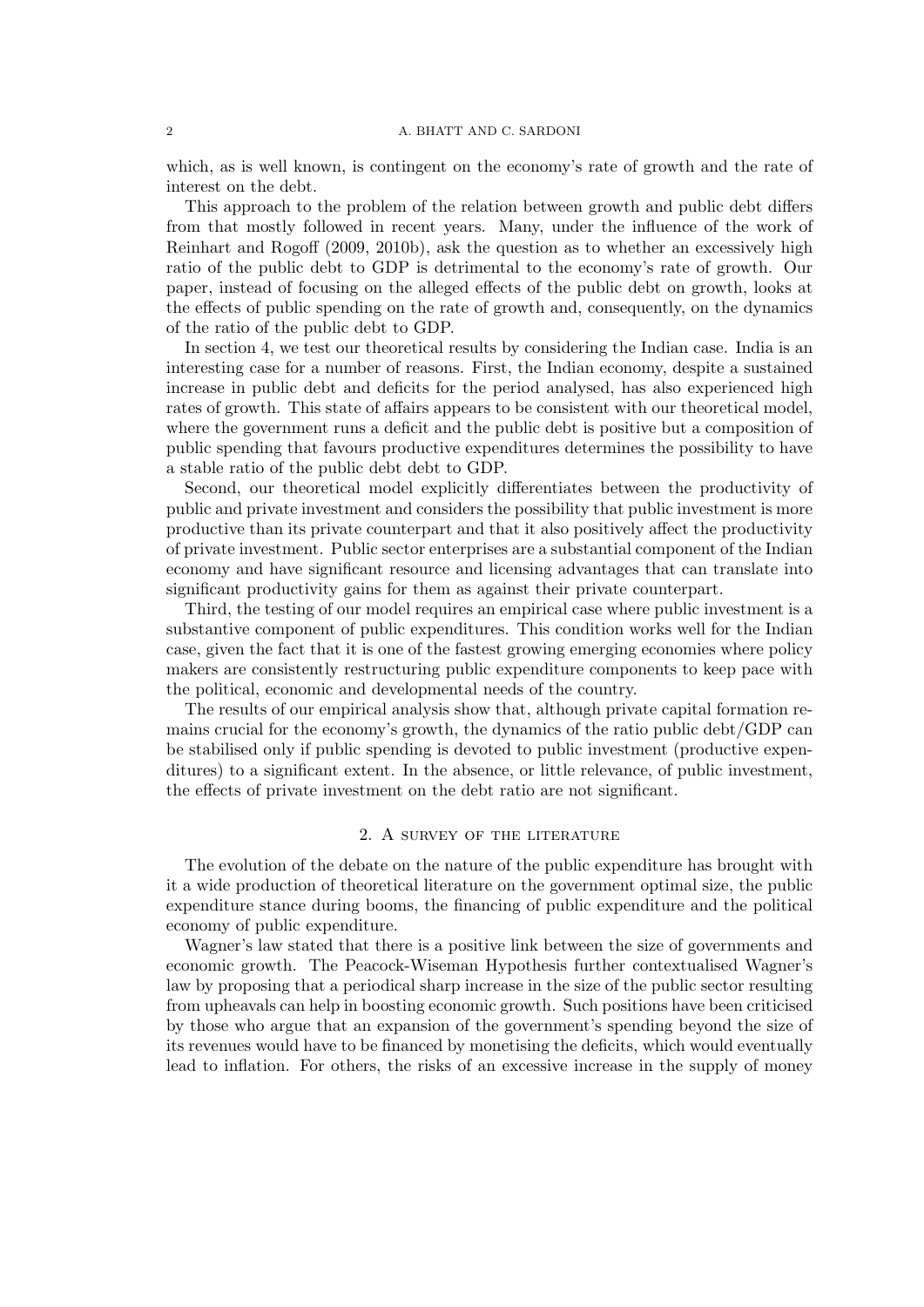can be avoided by financing the deficits through debt creation, but the possibility to have rising ratio of the public debt to GDP causes concern about the sustainability of such situations.

More in general, the debate on the relationship between government expenditure, deficits, public debt and growth revolves around three main theoretical perspectives: the Neoclassical, Keynesian and 'Ricardian' approaches (Rangarajan and Srivastava 2005). In the neoclassical view, fiscal deficits are considered detrimental to investment and growth; in the Keynesian paradigm they are needed for providing stimulus to the economy in the short run; in a 'Ricardian' context, expansions of public spending or reductions of taxes do not have any long-run effect on the rate of growth because of the so-called Ricardian equivalence, or Barro theorem (Seater 1993). The neoclassical and Ricardian schools focus on the long run while the Keynesian view emphasises the short-run effects of public expenditure.

More specifically, in the Keynesian model, an increase in debt stimulates the economy in the short-run by making households feel wealthier. On the other hand, public debt competes with private debt for available funds, which drives up interest rates and changes the composition of output, crowding out private investment with deleterious effects on long-term growth.

The Ricardian equivalence, on the other hand, states that debt implies future taxes with a present value equal to the value of the debt. If agents are rational, they will recognise this equivalence and proceed as if debt did not exist. In the end, debt has no effects on economic activity. This, however, is subject to the intensity of intergenerational altruism, possibilities of strategic behaviour being maintained, liquidity constraints and constraints related to household maximisation decision (Seater 1993).

In the context of these discussions, also the problem of the composition of public spending has been considered. Adding to the body of theoretical literature on public expenditure and growth, Devarajan et al. (1996) made a seminal contribution. Their paper established a direct relationship between productive components of public expenditure and growth, that is to say those expenditures that alter the economy's long-term growth rate. In a dynamic optimisation framework, they demonstrate that until the level of optimal productive expenditure is reached, it is worthwhile to increase them. Agénor and Neanidis (2006) explore a similar framework. They analyse the possible optimal allocation of public spending among health, education and infrastructure, taking into account the dynamics between these sectors.

Glomm and Ravikumar (1997) review the relationship between productive public expenditure and growth by using endogenous growth models as proposed by Arrow and Kurz (1970), Barro and Sala-i-Martin, X. (1990), Glomm and Ravikumar (1994). They disaggregate total expenditures into those that enter as inputs in the production function (infrastructure) and those that enter as inputs in investment technologies such as expenditures on education, even though they conclude that this distinction may be insufficient to analyse the link between public expenditure and growth. In fact, endogenous growth models may not be able to factor in the treatment of expenditures, such as those on health, that may have a one-time impact in the long-run.

Arrow and Kurz (1970) developed a model where consumers derive utility from private consumption as well as from the public capital stock. Barro and Sala-i-Martin, X.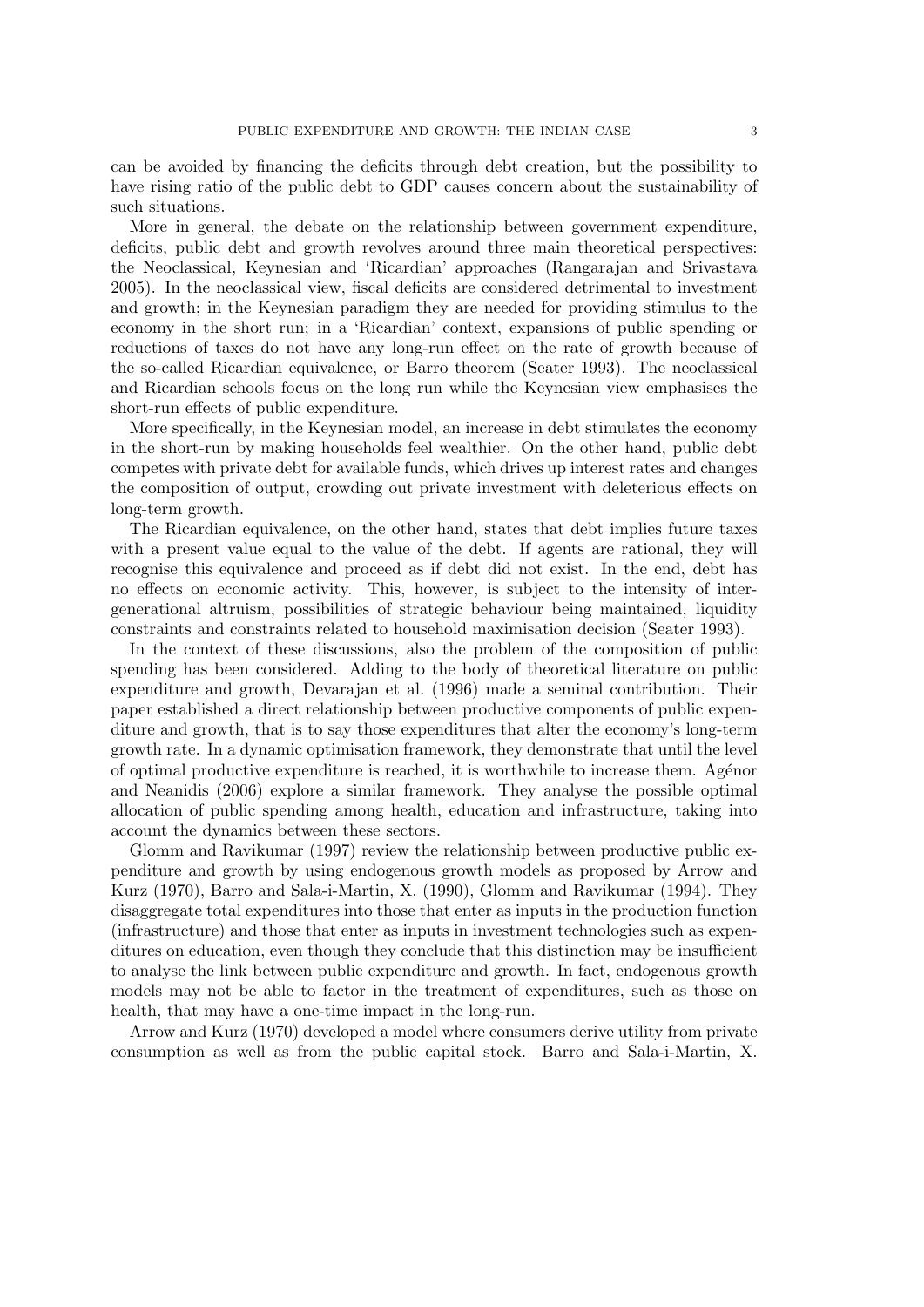(1990), Barro (1991) introduce government expenditure and classify public spending as consumption and investment expenditure. However, in Barro's models public spending only affects the economy's transitional growth rate, while the steady-state growth rate remains unaltered. The empirical findings suggest that non-productive expenditures can have a long-term negative effect on the growth rate of real GDP per capita, leading to higher ratios of the public debt to GDP.

Turnovsky and Fisher (1995) adopt an inter-temporal optimising market-clearing framework to analyse the effect on macroeconomic performance of government consumption and infrastructure expenditures respectively. They disaggregate the effect of a change in the composition of public expenditure into a resource withdrawal effect and a private decisions effect. The first effect is directly proportional to the increase in consumption expenditure as this expenditure is not as research augmenting as infrastructure expenditure. The second effect, in turn, may vary contextually. For instance, if infrastructure expenditures positively impact on the marginal physical products of the private factors of production (capital and labour), the overall impact of the increase in infrastructure spending may be positive.

Empirical studies on public expenditure and growth have analysed the impact of public expenditure on growth directly and indirectly (via an increase in productivity fostered by increase in public investment). For instance, for the USA Aschauer (1989), Munnell (1990), and da Silva Costa et al. (1987) find a significant impact of the public capital stock on private sector productivity.<sup>1</sup> Later studies, such as Evans and Karras (1993), Tatom (1991), Sturm and De Haan (1995), question the production function approach in testing the public expenditure and growth relation and find little evidence of an impact of public capital on the productivity of the private sector.

After 1997, the research on public expenditure and growth has become more focused on the relationship between public spending and growth via investment, by also discussing whether the effect of investment is instantaneous or lagged.<sup>2</sup> Minea and Villieu (2013) look at the long-run growth effect of borrowing for public investment in the light of the model developed by Futagami et al. (2008).<sup>3</sup>

Empirical analyses of the relationship between public expenditure and growth via investment include Carranza et al. (2014) who look at the relationship between fiscal consolidation and public investment in six of the main Latin American economies (Argentina, Brazil, Chile, Colombia, Mexico, and Peru). They find that simple austerity measures that focus on cuts in current expenditures may not be appropriate for fiscal consolidation. They point to the case of Peru where fiscal imbalances were reduced by

<sup>1</sup>Aschauer (1989) argues that there is a strong and positive relationship between productivity and the ratio of the public to private stock between 1949 and 1985 in the US and holds the the decline in productivity of the 1970s was due to lower public investment spending.

<sup>2</sup>But the debate on this aspect began earlier, when the so-called 'big-push models' as presented in Rostow (1960), Rosenstein-Rodan (1961), Murphy et al. (1989) were introduced. These models put forward the idea that the infrastructure gap in developing countries can be closed only through an increase in public spending. However, there may also be a perverse selection effect by means of which there may be a selection of relatively poor public investment projects, which may lead to diminishing returns to additional capital.

<sup>&</sup>lt;sup>3</sup>They consider the question whether a debt policy rule should be based on looking at the ratio of the debt to GDP or at its ratio to private capital and conclude that the rule based on the ratio public debt/GDP is easier to implement, as the private capital stock may be difficult to measure.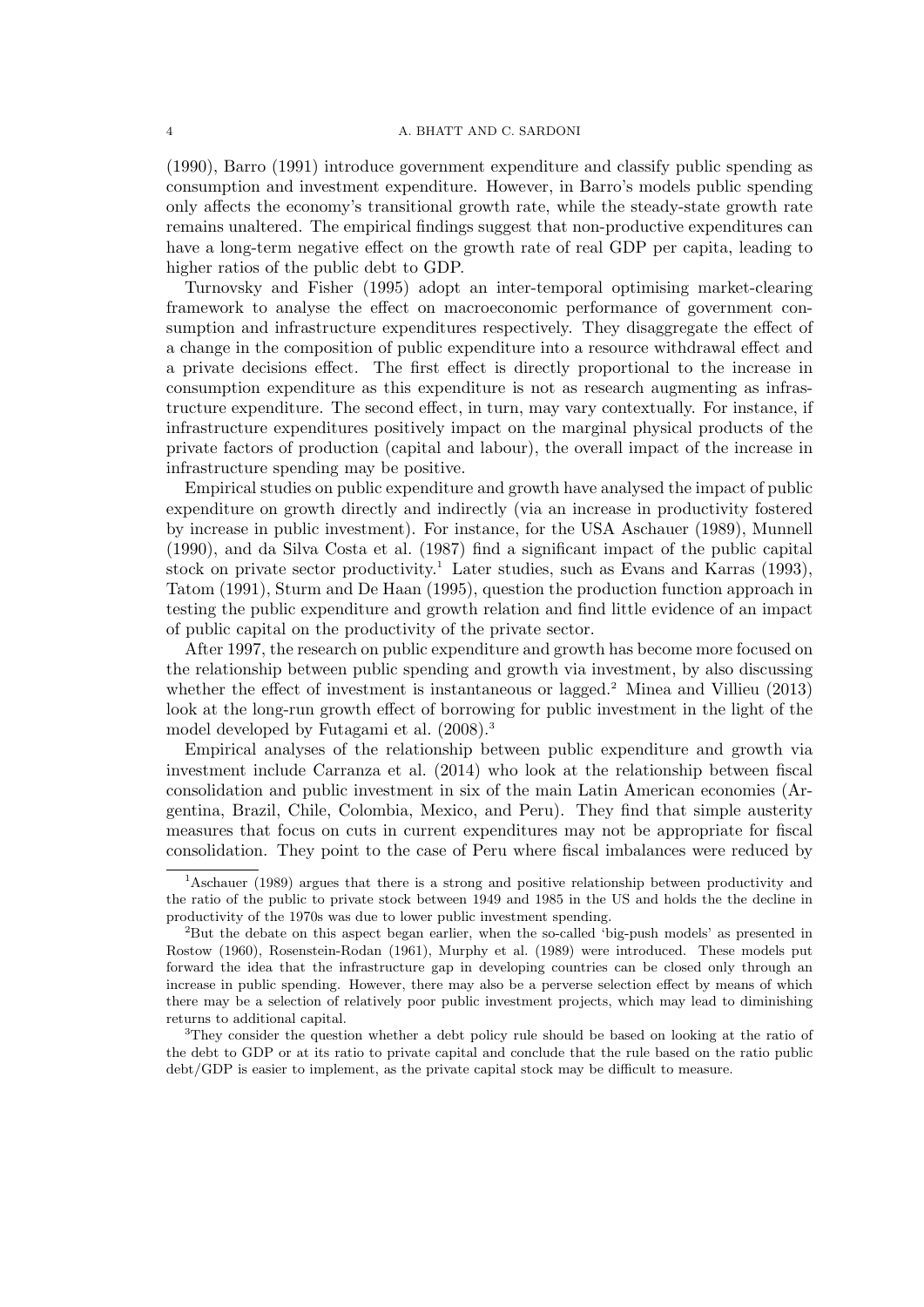means of measures that favoured public infrastructure investment and placed ceilings only to current expenditures. Gupta et al. (2014) look at the effect of public investment on capital accumulation and growth. Based on an empirical analysis performed on a panel of low-income economies, they find that the quality of public investment is statistically significant in explaining variations in economic growth.

On the contrary, Warner (2014), by using a sample of 124 lower and middle income countries, shows that in most cases (with the exceptions of Ethiopia and Uganda) there is a low and instantaneous association between public investment booms and economic growth. Public investment is analysed by considering its ratio to the aggregate output and by separating its direct impact on the productivity of public capital from its productivity enhancement through stimulation. The effects of public investment are evaluated only in the years in which it produced lagged effects on growth.

The idea that there exists an optimal share of capital spending beyond which a shift from current to capital expenditures might lower the economy's rate of growth (Devarajan et al. 1996). In other words, there is the possibility that public investment has a crowding-out effect (Buiter 1998). Canning and Pedroni (2008) show that some developing countries have over-invested in infrastructures, which does not contribute to the increasing of their rate of growth. Warner (2014) also finds a negative relationship between public investment booms and private investment rates and concludes that public investment crowds private capital formation out. But others support the idea that public investment can have a crowd-in effect. Cavallo and Daude (2011) use a panel of 116 developing countries and show that the effect of public investment on its private counterpart depends on the quality of private institutions in the country. In countries where openness to trade and financial flows are high and public institutions are good, there exists a complementarity between public and private investment. Khan and Kumar (1997) argue that some components of public expenditure may be complementary with private investment. For instance, public investment in infrastructure and human capital formation can increase the productivity of private capital.<sup>4</sup>

The theoretical work of Chatterjee and Turnovsky (2005, 2007) is also an important contribution as they use an open economy model to analyse the effect of financing public investment through foreign aid. Their results show that an important determinant of the impact on growth is linked to whether foreign aid is used for investment purposes or not. In their recent work, Christie and Rioja (2012) are able to demonstrate that fiscal conditions of the economy are a key determinant of the optimal strategy to finance public investment. Thus, lending support to the fact that public investment must be increased only until its optimal point is reached.<sup>5</sup> Teles and Mussolini (2014) using an overlapping generations model show that the marginal effect on growth of productive expenditures (infrastructure, education, health) depends on the government's primary surplus and size of the debt.

<sup>4</sup>Earlier literature, such as Pradhan et al. (1990), finds that public investment crowds private investment out but also that the overall effect of public investment on total investment, growth and income distribution offsets this crowding-out effect.

<sup>&</sup>lt;sup>5</sup>The optimal point can be reached at different times by different countries, depending on their level of economic advancement and other fiscal conditions.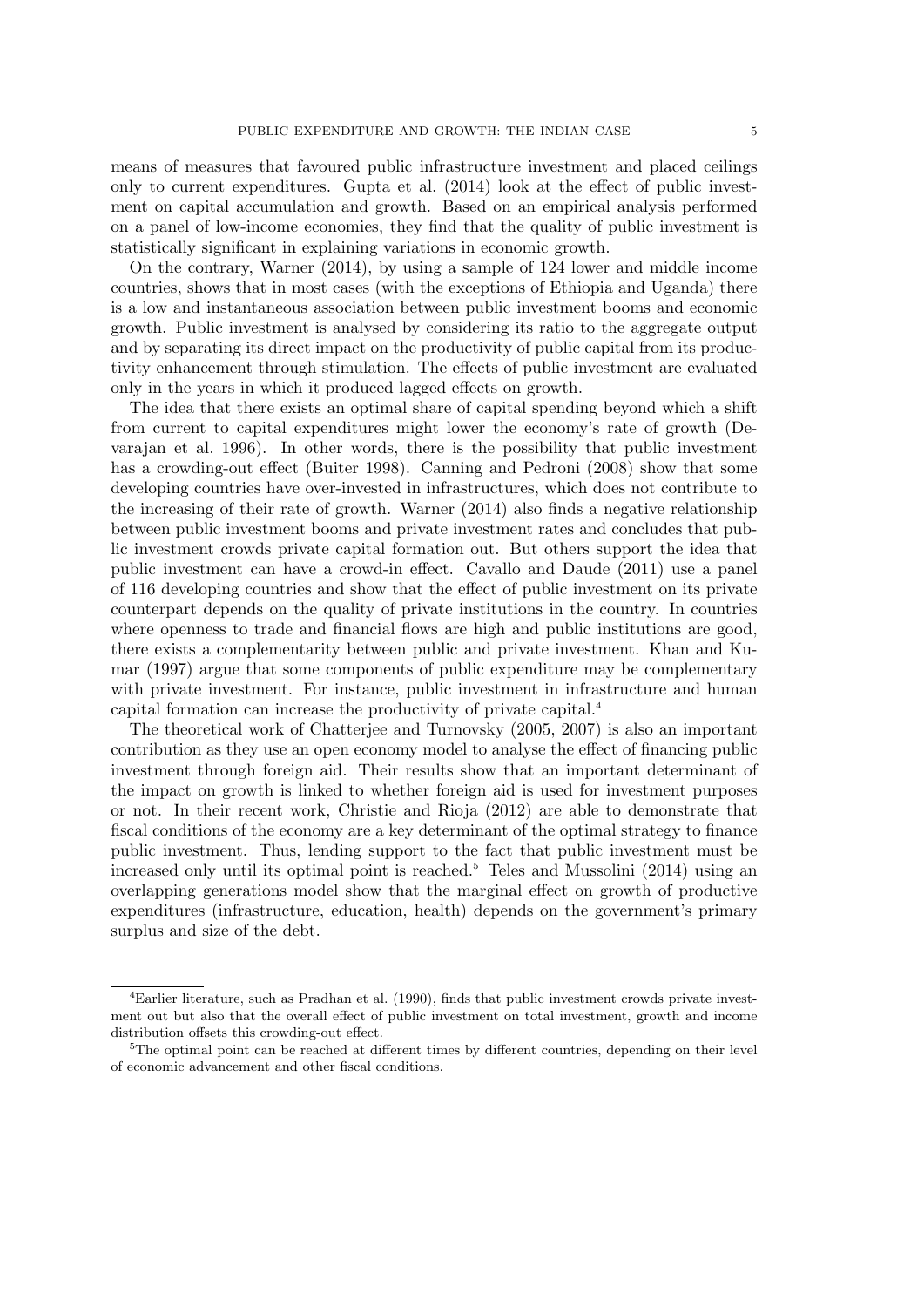#### 6 A. BHATT AND C. SARDONI

Greiner (2012) uses a simple endogenous growth model allowing for deficits and debt to show that when government adjusts public spending to meet the inter-temporal budget constraint, long-run growth is slower. However, when lump-sum transfers are introduced there is no impact of the public debt ratio on the long-term growth rate.

The empirical literature on economic growth and debt has produced different results depending on the kind of economies analysed (developing vs. advanced). Ortiz and Cummins (2013) analyse the IMF government spending projections for 181 countries by comparing the four distinct periods of 2005-07 (pre-crisis), 2008-09 (crisis phase I: fiscal expansion), 2010-12 (crisis phase II: onset of fiscal contraction) and 2013-15 (crisis phase III: intensification of fiscal contraction) in the light of the main adjustment measures used by these countries According to them, a disaggregated analysis of the different types of infrastructure is able to play a significant role in explaining the trade-offs between public deficits and the reduction of infrastructure gaps.

Seccareccia (2012) discusses the modern 'financial balances' view of fiscal policy and argues in favour of a return to Keynes's view of long-term fiscal policy, which emphasises the role of public investment as a tool to promote long-term growth. He replicates the technique used by Reinhart and Rogoff (2010b,a) to analyse the effects of high public debt/GDP ratios on growth. Using a dataset of advanced economies, he finds that a high public debt/GDP ratio does not necessarily reduce a country's GDP growth.

Bose et al. (2007) examine the growth effects of government expenditure for a panel of 30 developing economies with a focus on sectoral expenditures during the 1970s and 80s. Their main empirical result is that the ratio of government capital expenditure to GDP is positively and significantly correlated with economic growth, while the growth effect of current expenditure is not significant for a large group of countries.

Gupta et al. (2005) test the effects of fiscal consolidation and expenditure composition on economic growth in a sample of 39 low-income countries during the 1990s. The results show a strong link between public expenditure and growth, as fiscal consolidations achieved through current expenditures cuts are, in general, more conducive to growth. Higher current expenditures and domestic financing of deficit are associated with less favourable economic performance. Empirical literature with similar results includes Landau (1983) and Summers et al. (1984).

Checherita-Westphal and Rother (2012) argue that the relationship between growth and debt is non-linear at least in the case of EU (12) since 1970. The channels through which this impact is observed are private saving, public investment and total factor productivity. Panizza and Presbitero (2014) use a panel of OECD countries to look at the links and the causal relationship between economic growth and public debt. Their results are consistent with other studies where a negative correlation between the two variables is found. However, studies such as Herndon et al. (2014) do not find such a causal relationship while analysing the data for the same set of countries for a similar period of time, even if a negative correlation exists.

Baumol (1967) coined the term 'Cost Disease' and argued that the productivity of government services may be highly influenced by the lack of incentive for bureaucrats to introduce processes and product innovations in the delivery of public services. Peacock (1969) supported this argument and divided the economy into progressive (manufacturing amongst others) and non-progressive sectors (education, health amongst other)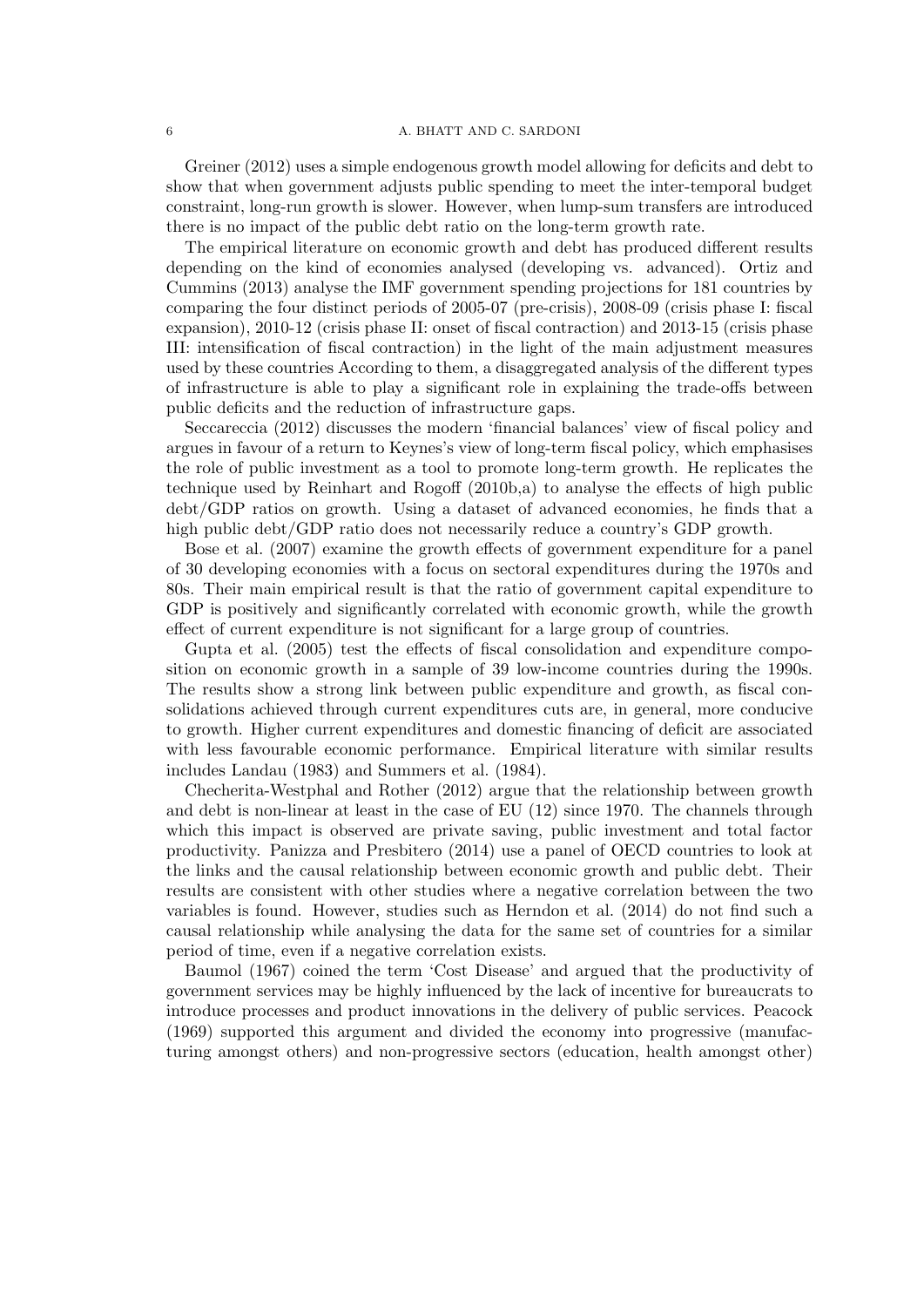respectively. This distinction helped in understanding the lack of scope for technological innovation and productivity increases in the non-progressive sector.

This lack of scope for innovation means that non-progressive sectors expand in a labour-intensive set up and increasing labour costs are not offset by technological innovations. Thus, technologically stagnant sectors experience more than average rises in cost and prices and declining real outputs (Nordhaus, 2006).

The political economy of public expenditure is important when the effectiveness of public investment and its relationship with growth and debt is analysed. Warner (2014) identifies a number of problems in the public sector design which can create impediments to the practical success of public investment. The first is linked to incentives for key actors which exceeds the social value of the investment. Other reasons include over-optimistic forecasts, non-existent economic analysis and use of public enterprises as vehicles for conducting investment projects. Schuck (2014) offers a thorough explanation of many failures of federal policies in the US and the consequent growing public dissatisfaction with state intervention. Del Monte and Papagni (2001), using the case of Italy, show that the productivity of public expenditure is substantially impacted by corruption.

#### 3. Productive public spending and growth: an analytical framework

In this section we put forward an analytical framework to study the relationship between public spending, growth and the long-run dynamics of the ratio of public debt to GDP. We concentrate on the distinction between productive and unproductive public expenditures and their different impact on the economy's rate of growth and the dynamics of the public debt ratio.

Our analytical construct is 'frugal', in the sense that we essentially concentrate on the analysis of the long-period equilibrium conditions for a closed economy with a public sector that spends on goods and services and levies taxes. No particular hypotheses are made about the investors' and consumers' behaviour.

Our main conclusion is that, as a consequence of an adequate amount of public resources being devoted to productive expenditures, the economy can realise a growth path characterised by a stable, or declining, public debt ratio, even though the government keeps on running primary deficits.

3.1. Productive and unproductive public expenditures. Let us start by providing the definition of productive and unproductive public expenditures that we use in the present context.

Productive expenditures: all those government expenditures that *directly* affect the economy's long-run growth rate by determining an increase in the rate of capital accumulation, which is interpreted as inclusive of both physical and human capital.

Public productive expenditures have an impact on the rate of capital accumulation either directly or through their effect on private investment. Capital productive expenditures evidently contribute directly to the growth of the economy's productive capacity; but, more in general, productive expenditures can affect the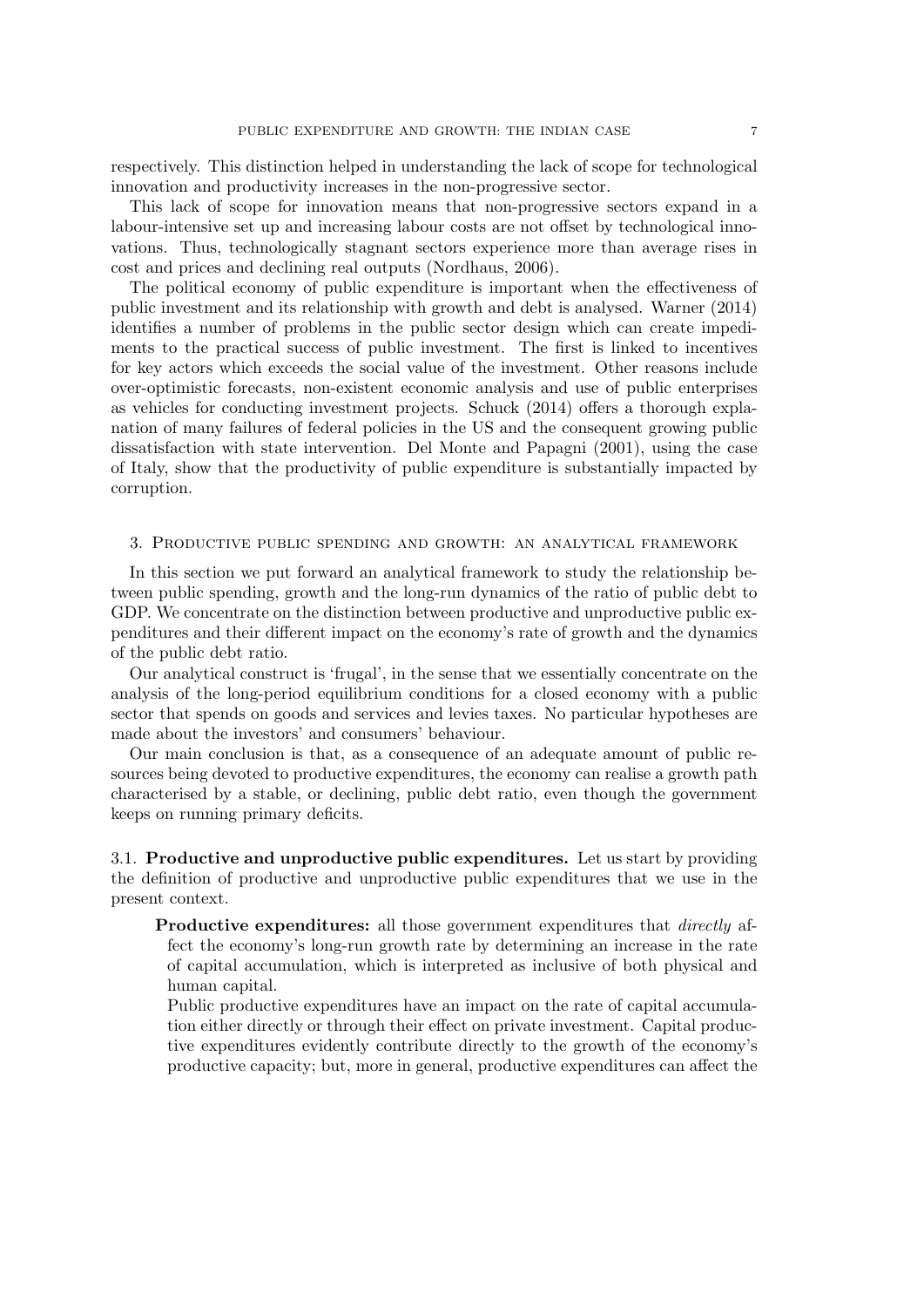productive capacity by favouring a larger amount of private investment and its efficiency, like for example it is the case of investment in infrastructures.<sup>6</sup>

Unproductive expenditures: they are all those government expenditures that do not produce direct effects on capital accumulation and growth.<sup>7</sup>

3.2. Productive public spending and the equilibrium rate of growth. Let us consider a closed economy with a public sector that spends on goods and services and levies taxes. For now, we consider only cases in which the public budget is in balance and there is no past public debt.<sup>8</sup>

For the economy to be in equilibrium over time, it must be

$$
\frac{dy}{dt} = Y' = \frac{dY}{dt} = \frac{dP}{dt} = P' = \frac{dP}{dt} \tag{1}
$$

where  $Y$  is aggregate demand and  $P$  is the aggregate potential productive capacity.

If the productivity of investment I is denoted by  $\sigma$ , we have

$$
\sigma = \frac{\frac{dP}{dt}}{I} = \frac{P'}{I}
$$
\ni.e. 
$$
P' = \sigma I
$$
\n(2)

Let us now introduce public spending by distinguishing between productive public expenditure (or public investment),  $I_q$ , and unproductive public expenditure (or public consumption),  $C_q$ , so that

$$
G = I_g + C_g
$$
  
and  

$$
G' = I'_g + C'_g
$$

where  $G$  is total public expenditure.

Unproductive public expenditures are assumed to be a certain share  $a$  of the total fiscal revenue,  $tY$ , i.e.

$$
C_g = atY
$$
  
and  

$$
C'_g = atY'
$$

 ${}^{6}$ For simplicity, we often denote productive public expenditures as public investment and unproductive expenditures as current public expenditures. But Domar was careful to point out that the distinction between investment and current expenditure may be misleading: 'As a matter of fact, the term "investment expenditures" may be misleading, because it is too closely associated with steel and concrete. If healthier people are more productive, expenditures on public health satisfy these requirements. The same holds true for expenditures on education, research, flood control, resource development and so on.' (Domar 1944, p. 820).

<sup>7</sup>Such expenditures, however, can affect accumulation and growth indirectly. If private investment depends on aggregate demand, an increase in unproductive public spending affects private investment indirectly through its impact on aggregate demand.

<sup>8</sup>This section is largely based on Sardoni and Palazzi (2000).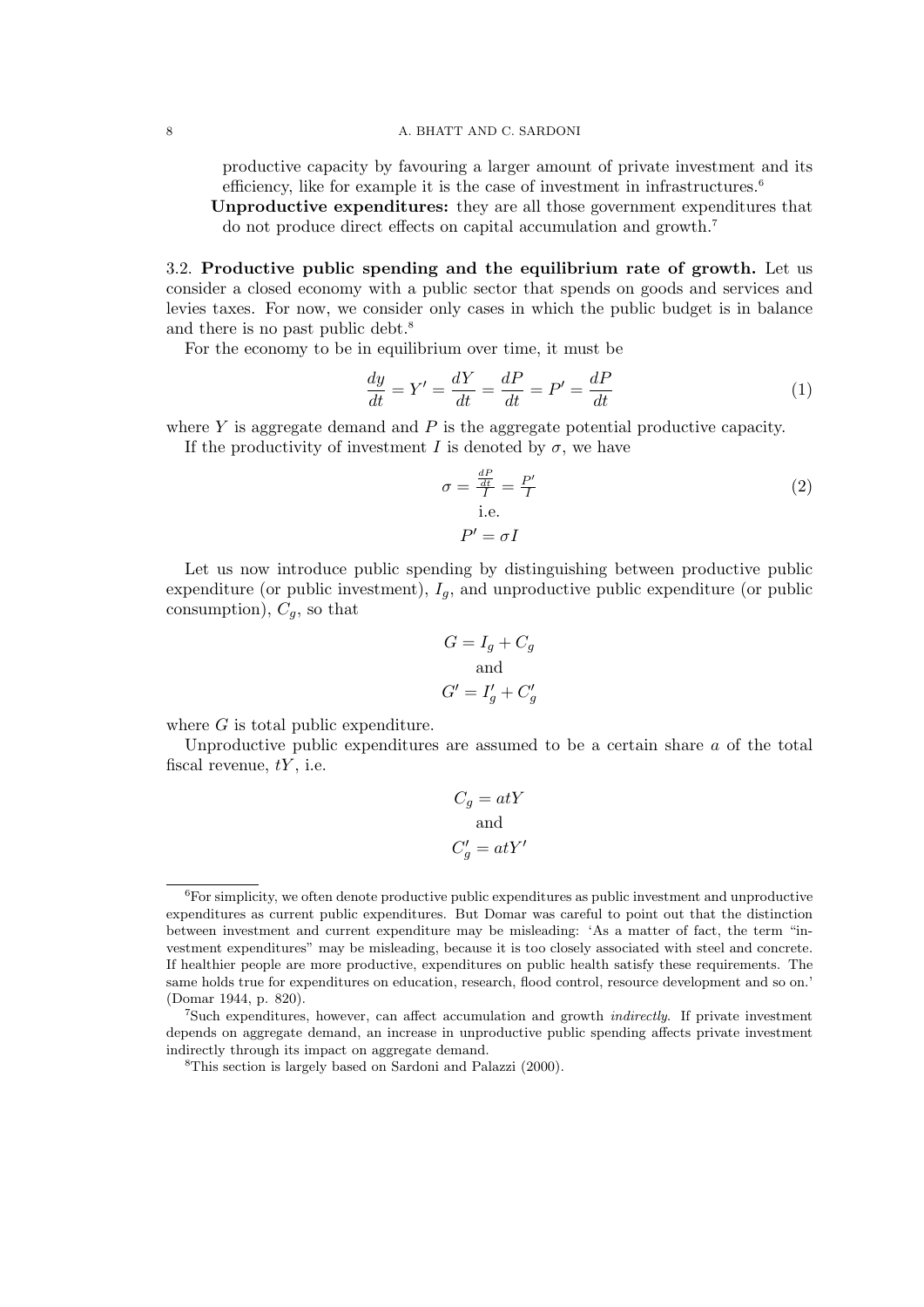For now, we assume that the productivity,  $\sigma_q$ , of public investment  $I_q$  and the productivity of private investment  $I_p$ ,  $\sigma_p$ , are equal, i.e.

> $\sigma_g = \frac{P'}{I}$  $\frac{P'}{I_g} = \sigma_p = \frac{P'}{I_p}$  $\frac{1}{I_p} = \sigma$

so that

$$
P' = \sigma(I_g + I_p) \tag{3}
$$

It is easy to see that the equilibrium condition (1) now transforms into

$$
Y' = (1 - s)(1 - t)Y' + I'_p + I'_g + atY' = P' = \sigma(I_g + I_p)
$$
\n(4)

(s is the private marginal propensity to save and t is the average tax rate, which are both taken as given and constant).

From (4) we obtain the equilibrium rate of growth

$$
g = [(1-t)s + t(1-a)]\sigma \tag{5}
$$

g is obviously increasing in  $\sigma$  and it is decreasing in a: the larger is the share of fiscal revenue devoted to unproductive spending the lower is the economy's equilibrium rate of growth.

It is interesting to notice that the rate of growth can be increasing also in the tax rate t; in fact it is

$$
\frac{\partial g}{\partial t} > 0 \text{ if } (1 - s) > a \tag{6}
$$

Since  $\alpha$  can be interpreted as the public propensity to consume, condition (6) tells us that an increase in the tax rate is associated with a higher equilibrium growth rate if the public propensity to consume a is lower than the private propensity to consume  $(1 - s)$ . If  $(6)$  holds, an increase in the tax rate t necessarily implies a higher overall propensity to save and equilibrium requires a higher growth rate of investment and, hence, a higher rate of growth of the economy.

From  $(5)$ , it is also clear that, given s and t, the equilibrium rate of growth reaches its maximum when  $a = 0$ , i.e. when unproductive public spending is totally eliminated. This, however, does not seem to be a realistic possibility because there are some public expenditures that must necessarily be made by the government, irrespectively of their economic impact.<sup>9</sup> Therefore, we impose that

$$
0 < \bar{a} \le a < 1\tag{7}
$$

where  $\bar{a}$  denotes the share of fiscal revenue that must be devoted to necessary unproductive public expenditures.

Condition (7) implies that the rate of growth g reaches its maximum  $\bar{q}$ , when  $atY =$  $\bar{a}tY,$ 

$$
\bar{g} = [(1-t)s + t(1-\bar{a})]\sigma \tag{8}
$$

There is also another constraint to take into account. It derives from the assumption of a balanced public budget. This constraint imposes that

$$
I_g + \bar{a}tY = tY
$$

<sup>9</sup>We can define these unproductive expenditures as necessary. Obvious examples are public spending on defence, public order, etc.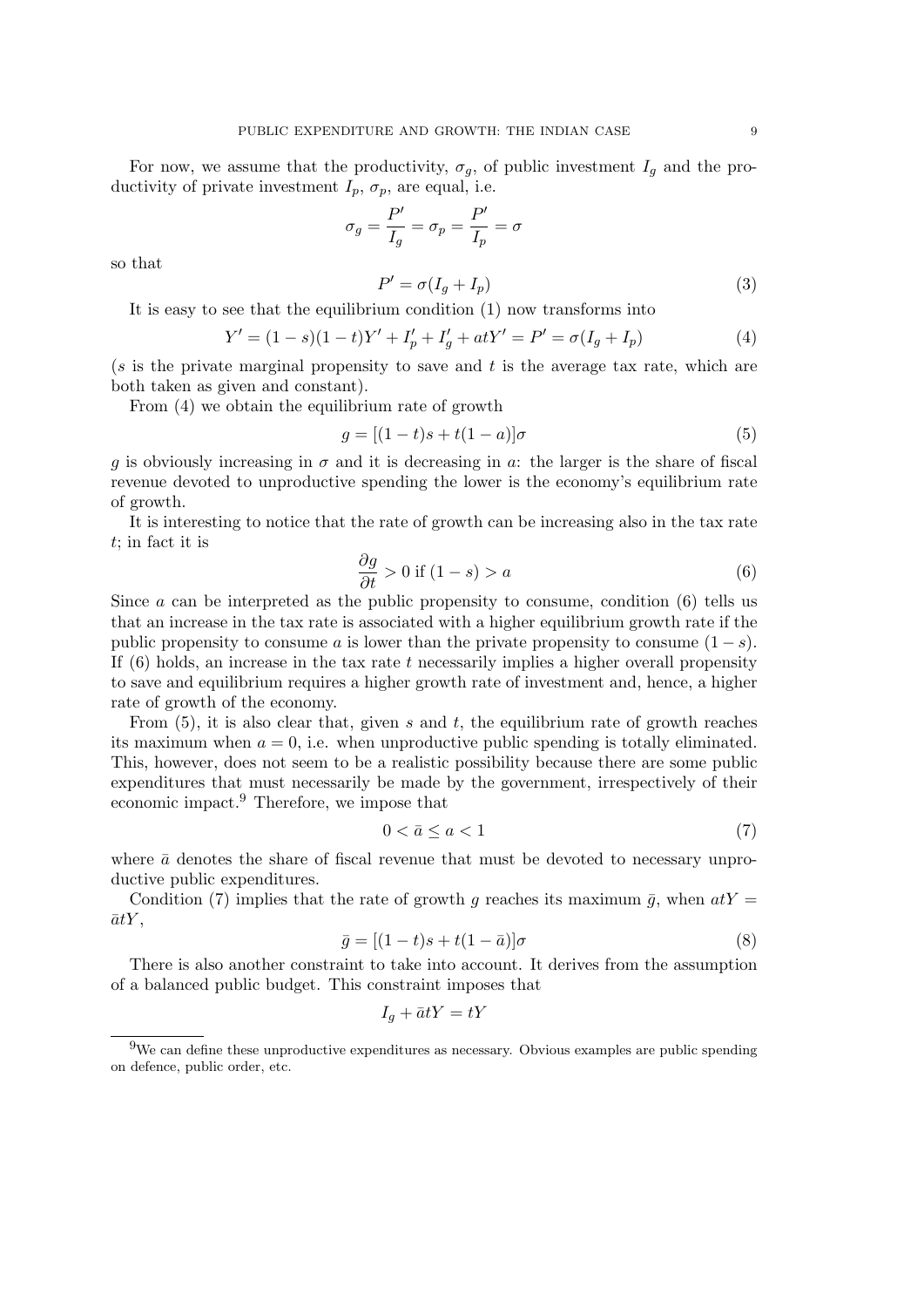that is to say, the maximum value that  $I_q$  can take is

$$
\bar{I}_g = \frac{(1 - \bar{a})I_p t}{1 - s(t - 1) + t(\bar{a} - 2)}
$$
\n(9)

So far, we have assumed that the productivity of public and private investment is the same. Now we remove this hypothesis and assume that  $\sigma_q \neq \sigma_p$  and, for now, we also assume that the productivity of private investment is independent of productive public expenditure.

Under the hypothesis that  $\sigma_q \neq \sigma_p$ , the average total investment productivity is

$$
\sigma = \frac{I_p \sigma_p + I_g \sigma_g}{I_p + I_g} \tag{10}
$$

i.e. it is the weighted average of  $\sigma_p$  and  $\sigma_q$ .

If it is assumed that  $\sigma_g > \sigma_p$ , total productivity  $\sigma$  is increasing in  $I_g$ .<sup>10</sup> But  $I_g$ is constrained to ensure that the public budget is in balance; condition (9) has to be satisfied. Therefore, the maximum value for  $\sigma$  is

$$
\bar{\sigma} = \frac{I_p \sigma_p + \bar{I}_g \sigma_g}{I_p + \bar{I}_g} \tag{11}
$$

If we lift the hypothesis that  $\sigma_p$  is independent of  $I_q$  and, instead, we assume that it is increasing in  $I_g$ , the conclusions above do not change significantly, but we obtain a larger maximum value for the average total productivity.

Assume that

$$
\sigma_p(I_g) = h I_g^{1/2} \text{ with } h > 0 \tag{12}
$$

that is to say, the productivity of private investment is increasing in the productive public expenditures, but at a decreasing rate.

 $\sigma_p$  reaches its maximum  $\bar{\sigma}_p$  when  $I_g$  reaches its maximum  $\bar{I}_g$ ,

$$
\bar{\sigma}_p = h \bar{I}_g^{1/2}
$$

The maximum value of  $\sigma$  now is

$$
\bar{\bar{\sigma}} = \frac{h\sqrt{\bar{I}_g}I_p + \bar{I}_g\sigma_g}{\bar{I}_g + I_p} \tag{13}
$$

and the maximum rate of growth that the economy can realise is

$$
\bar{\bar{g}} = [(1-t)s + t(1-\bar{a})]\bar{\bar{\sigma}} = \chi\bar{\bar{\sigma}} \tag{14}
$$

with  $\chi = [(1-t)s + t(1-\bar{a})].$ 

$$
10\frac{\partial\sigma}{\partial I_g}=\frac{I_p(\sigma_g+\sigma_p)}{(I_g+I_p)^2}>0 \text{ if } \sigma_g>\sigma_p.
$$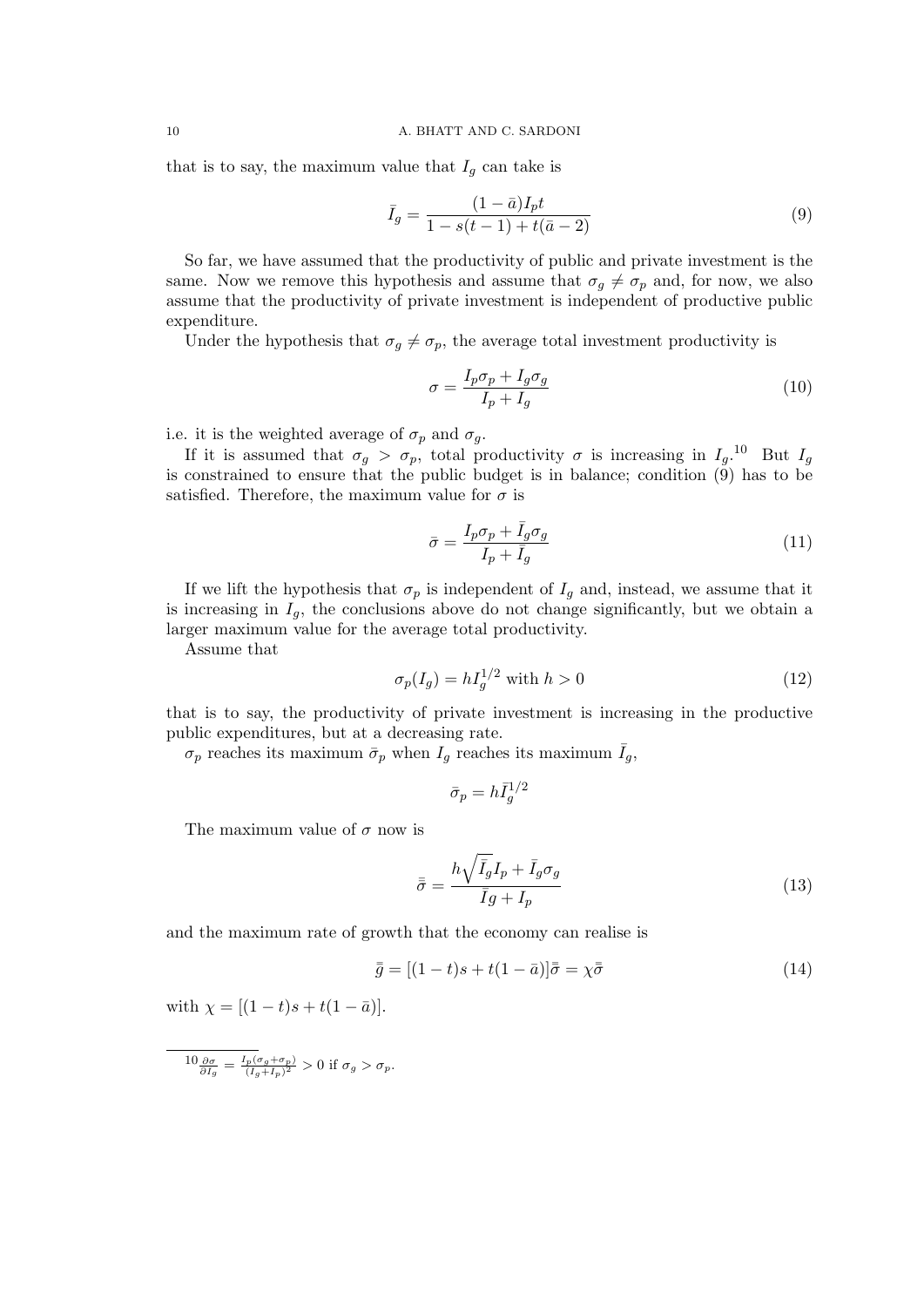3.3. Introducing deficits and public debt. So far, we have assumed a balanced public budget and no public debt. We now lift these assumptions and consider a case in which the government runs a deficit and there is a positive public debt. Since in dealing with the public debt the relevant variable is its ratio to GDP, from now on we express all the fiscal variables in terms of their ratios to the GDP, Y .

The ratio of total public expenditure to  $Y$  is

$$
\gamma = \gamma_1 + \gamma_2 + rb
$$

where  $\gamma_1 = \frac{I_g}{Y}$  $\frac{I_g}{Y}$  denotes the ratio of productive expenditures to  $Y$ ;  $\gamma_2 = \frac{C_g}{Y}$  $\frac{y}{Y}$  is the ratio of unproductive expenditures to Y and  $rb = r\frac{B}{V}$  $\frac{B}{Y}$  is the ratio of interests on the public debt to  $Y$  ( $r$  is the interest rate and  $B$  is the total public debt).

Let us express the government budget as

$$
\gamma_1 + \gamma_2 + rb - \tau = d\tau \tag{15}
$$

where d is a scalar larger than  $1.^{11}$ 

We retain the hypothesis that unproductive public expenditures are a certain proportion a of the fiscal revenue, with  $0 < \bar{a} \le a < 1$ . Therefore,

$$
\gamma_2=a\tau
$$

with  $\tau = \frac{T}{Y} = t$  and

$$
\gamma_1 = (d - a)\tau - rb \tag{16}
$$

The maximum value of  $\gamma_1$  is

$$
\bar{\gamma}_1 = (d - \bar{a})\tau - rb \tag{17}
$$

Clearly,  $\bar{\gamma}_1$  is increasing in d and decreasing in r and b.

If also the hypothesis that the productivity of private investment is increase in the productive public expenditures is maintained, the functional relation between productive public expenditures and the productivity of total investment,  $\sigma$ , can be expressed as

$$
\sigma = m \gamma_1^{1/2}
$$

which reaches its maximum at

$$
\bar{\sigma} = m\bar{\gamma}_1^{1/2} = m[(d - \bar{a})\tau - rb]^{1/2}
$$
\n(18)

Consequently, the economy's rate of growth is maximum when<sup>12</sup>

$$
\bar{g}_b = \chi_b m [(d - \bar{a})\tau - rb]^{1/2} \tag{19}
$$

An economy in which the government is running a primary deficit necessarily experiences a growing public debt.<sup>13</sup> Such a situation can be considered as sustainable if the ratio of the public debt to GDP  $(b)$  is constant over time. As well known, sustainability is ensured if the rate of growth obtained from equation (19) is larger than the rate of interest r on the public debt.<sup>14</sup>

<sup>&</sup>lt;sup>11</sup>Obviously, if  $d = 1$ , the budget is in balance and, if  $d < 1$  the government is running a surplus.

<sup>&</sup>lt;sup>12</sup>Notice that  $\chi_b$  in (19) is in general different from  $\chi$  in (14). The difference depends on the presence of the interest paid on the public debt and accruing to the private sector. If the private propensity to save changes as a consequence of the interest payments received, then it is  $\chi_b \neq \chi$ .

 $13$ For simplicity, we assume that there is no monetisation of the debt.

<sup>&</sup>lt;sup>14</sup>For any  $\bar{g} > r$  and  $b > 1$ , the ratio b of the public debt to GDP converges to  $\bar{b} = \frac{\gamma - \tau}{\bar{g} - r}$ .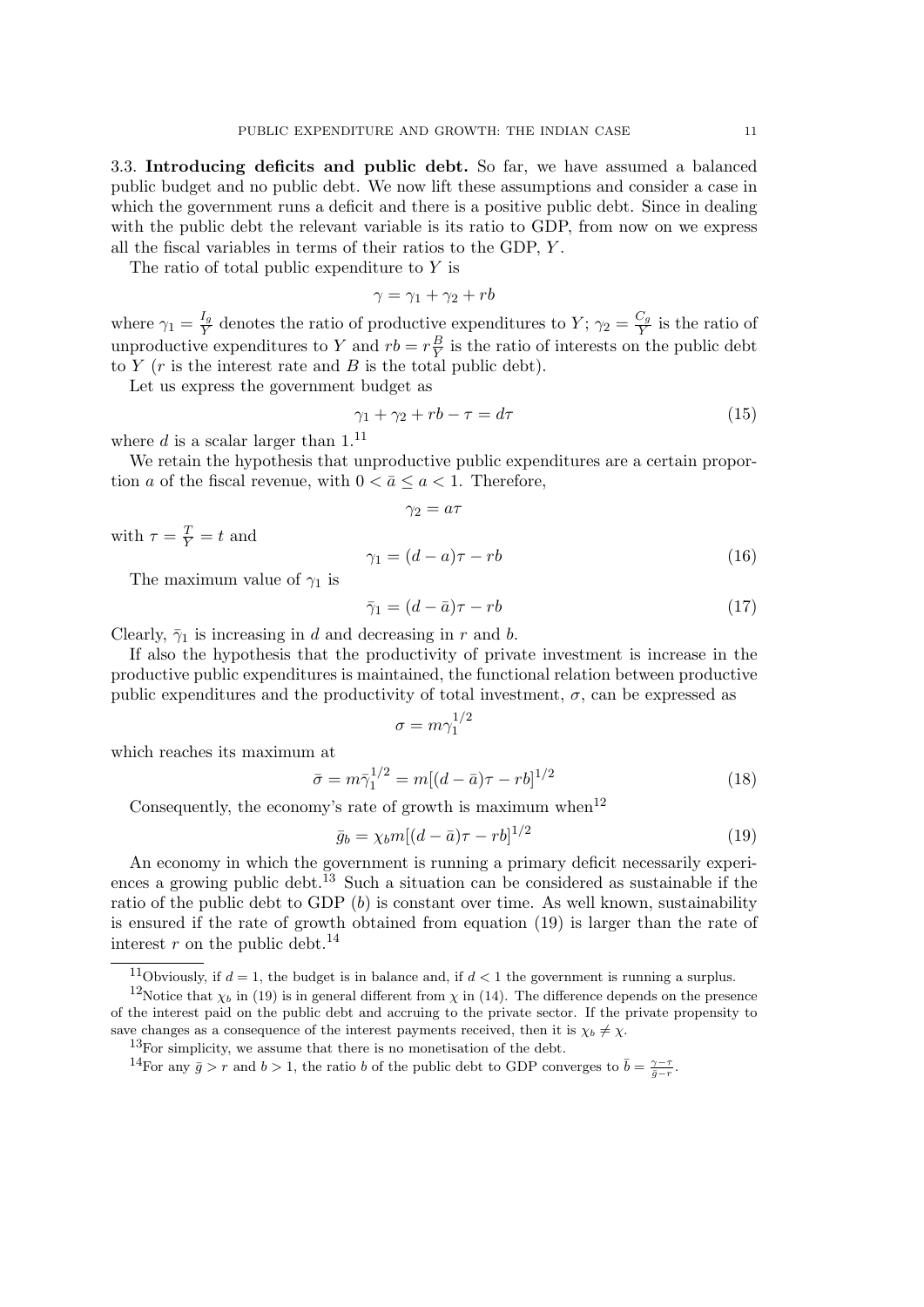Therefore, to obtain a stable ratio of the public debt to GDP, it is necessary to introduce a further constraint on  $\bar{g}_b$ , that is to say,

$$
\bar{g}_b = \chi_b m [(d - \bar{a})\tau - rb]^{1/2} > r.
$$
\n(20)

which is satisfied for

$$
d > \bar{a} + \frac{r\left(b + \frac{r}{m^2\chi^2}\right)}{\tau} \tag{21}
$$

A constant ratio of the public debt to Y can be realised despite a persistent government's deficit, only if this deficit, expressed by the value taken by  $d$ , is sufficiently large.

Such an apparently counterintuitive result depends on the fact that the deficit, net of the share devoted to the financing of necessary unproductive expenditures  $(\bar{a}\tau)$ , is entirely devoted to the financing of productive expenditures. Since the economy's rate of growth is increasing in productive expenditures, it follows that the government deficit must be sufficiently large to ensure that productive expenditures are sufficiently large to guarantee a rate of growth higher than the rate of interest on the public debt.

#### 4. Public Expenditure, Growth and Debt: The Indian case

The Indian case has received considerable attention among economists interested in the relationship between public spending and growth. In this section, after a brief survey of the existing literature on the Indian case, we carry out an empirical analysis of Indian data with the objective of testing some of the analytical results obtained in the previous section 3.

4.1. A survey of the literature on India. By considering the case of India, Rangarajan and Srivastava (2005) show that the overall growth rate is dependent on the overall saving and investment rates. Thus, in the past, when government saving falls, the private savings rate increased by virtue of the fact that wealth held in the private sector as government bonds increased. On the investment side, the public investment as a ratio of debt-GDP also fell while the ratio of interest payments to revenue receipts rose. Empirical analysis of the Indian data indicates that government capital expenditures responded inversely to interest payments and bore a direct relationship with revenue receipts. In the 1990s and after, the ratio of government capital expenditures to GDP fell not only because interest payments increased relative to GDP, but also because the ratio of fiscal revenues to GDP fell.

Asher (2012) reiterates the IMF style method to check for debt sustainability, according to which the Indian debt/GDP ratio will fall from 64.1% in 2010 to 61.2 % in 2016. The most part of this debt is internal and public sector financial institutions are the key holders, thus there is less exposure to market risks. However, he warns that the primary deficit is persistent, and maintaining a large differential between the real interest rate and the GDP rate of growth will become more difficult.

Kaur and Mukherjee (2012) show that, in India, the relationship between public debt and growth is non-linear by using an estimation based on the inter-temporal budget constraint and a fiscal policy response function. They observe a cointegration between revenue and expenditure, and that the primary balance responds in a stabilising manner to the increase in debt. They also are concerned about persistent primary deficits.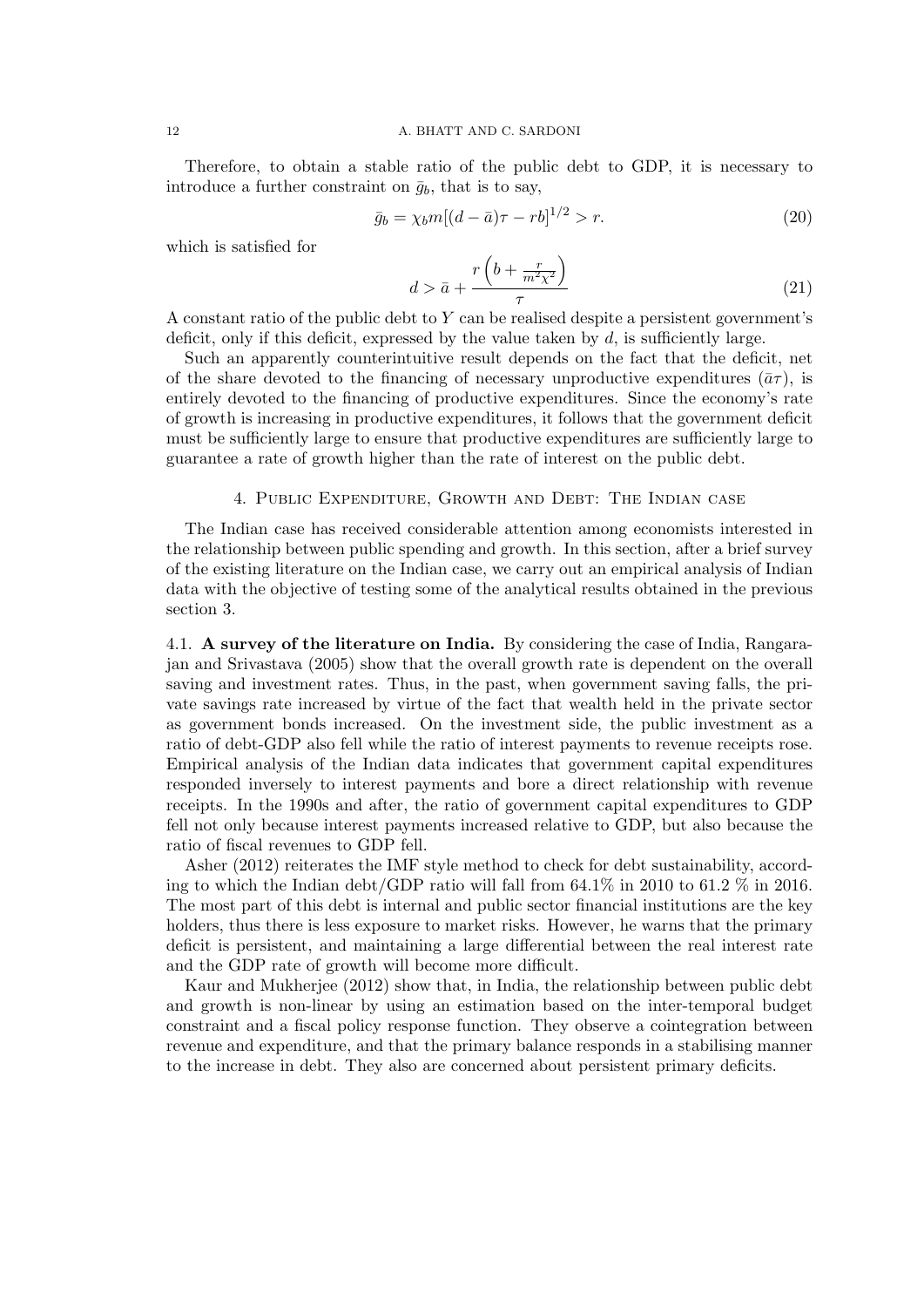Buiter and Patel (2006), using the stationarity tests developed by Phillips and Perron (1988) and Kwiatkowski et al. (1992), argue that while deficits in India are large, the risk of a deficit-induced crisis is minimal. Jha and Sharma (2004) analysed this issue by using cointegration tests for public expenditure and revenue. Their empirical analysis suggests that the revenue and expenditure series are  $I(1)$  and cointegrated with regime shifts. Thus, Indian public debt may not be unsustainable.

While the studies above employed only data for the Central Government, Goyal et al. (2004) analysed the same issues at all levels of government. They test for the stationarity of the public debt as in the same manner as Buiter and Patel (2006) by employing the cointegration test developed by Gregory and Hansen (1996), which allows for structural breaks. The fiscal stance of the central and the state governments is unsustainable at the individual level, but it is weakly sustainable for the combined finances as intergovernmental financial flows are netted out.

Also other works, like Parker and Kastner (1993), Cashin et al. (1998), Cashin and Olekalns (2000), Callen and Cashin (2001), Reynolds (2001), Lahiri and Kannan (2002), Rangarajan and Srivastava (2005), Mohan et al. (2005), Buiter and Patel (2006), analyse the problem of fiscal sustainability and most of them arrive at the result that the future path of the debt-GDP ratio appears to be unstable.

Thus, research on the subject of public debt sustainability for India, based on the analysis of government revenue and expenditure series does not show much consensus. Below we put forward our empirical analysis of the same problems by referring to the theoretical framework presented in section 3.

4.2. An empirical analysis. We estimate a VAR on private capital formation, components of public expenditure, GDP growth and public debt series and show, on the basis of impulse response functions, that even if deficits are high, the ratio public debt/GDP can be stabilised in the long-run if most of the new public spending is on productive components. Private investment and public investment react sluggishly to the public debt, but they seem to correct the debt disequilibrium in the long run.

4.2.1. Data and unit roots. Annual data available from the Reserve Bank of India are used for the period spanning from 1961 to 2014. The productive component of public expenditure series is available from the Handbook of Statistics on the Indian economy (gross capital formation by the public sector). All the variables are converted into ratios by dividing by the nominal GDP of the respective year. However, for the purpose of the empirical analysis, the log value of real variables (in constant 2011 Rs) is used. We follow the literature (Devarajan et al. 1996) and the theoretical model in Section 3 to define the productive component of the public expenditure and the private capital formation.

Productive expenditure by the government is said to include land improvements (fences, ditches, drains, and so on); plant, machinery, and equipment purchases; the construction of roads, railways, and the like, including schools, offices, hospitals, private residential dwellings, and commercial and industrial buildings. Descriptive statistics of the dataset for ratio to GDP variables are reported in Table 1 below.

Visual inspection of the data as presented in Figure 1 shows that the debt to GDP ratio  $(PD)$  was consistently rising until the early 1990s and that, afterwards, it was on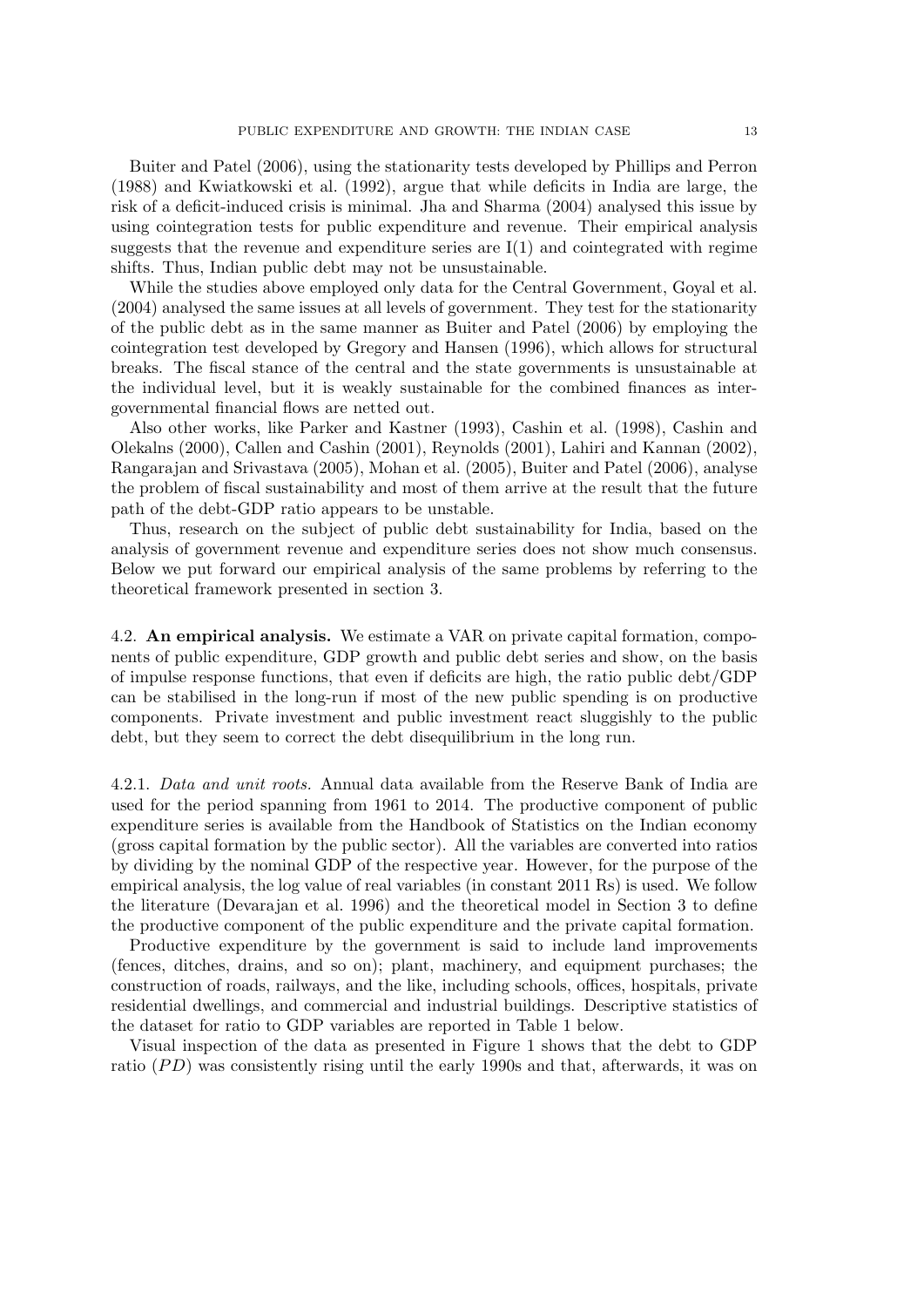#### 14 A. BHATT AND C. SARDONI

| Variable Name                                     | $\bold{Mean}$ | St. Dev | Min    | $\operatorname{Max}$ |
|---------------------------------------------------|---------------|---------|--------|----------------------|
| Public Debt (Ratio to GDP)a                       | 59.24         | 15.79   | 32.69  | 83.23                |
| Gross fiscal deficit (Ratio to GDP)b              | 7.55          | 1.37    | 4      | 9.6                  |
| Gross Primary deficit (Ratio to GDP)a             | 2.91          | 1.89    | $-1.2$ | 8.1                  |
| Consumption (Ratio of GDP)a                       | 66.65         | 6.35    | 55.69  | 78.11                |
| Private capital formation (Ratio of GDP)a         | 14.5          | 6.38    | 7.25   | 27.91                |
| Productive Public expenditure (Ratio of GDP)a     | 8.34          | 1.6     | 5.8    | 12.23                |
| Non productive public expenditure (Ratio to GDP)a | 10.85         | 1.11    | 8.53   | 12.79                |
| a: percent values; b: 1981: 2014                  |               |         |        |                      |

|  |  | TABLE 1. Descriptive Statistics, 1961 - 2014 |  |  |  |
|--|--|----------------------------------------------|--|--|--|
|--|--|----------------------------------------------|--|--|--|

a declining trajectory. However, in the early 2000s, the debt rose sharply to around 80 per cent of GDP and has started stagnating after the global financial crisis in 2008.

The productive  $(PPE)$  and non-productive expenditure  $(NPE)$  seem to be moving in conjunction with each other starting from the early 1990s. However, the  $NPE$  has been consistently higher (as a ratio to GDP) in the post-liberalisation era. Finally, private capital formation  $(PCF)$  has always been on an upward trajectory, although the series exhibits a number of peaks and troughs.

To compare and contrast the trajectory of the CPI deflated values of the same variables, Figure 2 presents a graph of log values of CPI-deflated public debt  $(LPD)$ , GDP (*LGDP*), private capital formation (*LPCF*), public consumption (*LNPE*), public investment  $(LPPE)$  and deficits  $(LDEF)$ . The deficit series shows a dip around 2008 when the effects of the Fiscal Responsibility and Budget Management Act (FRBMA) would have come into effect. All the other variables show a constantly rising trajectory.

To test for the presence of unit roots in the data, the CPI deflated values are used. The Zivot-Andrew test, which allows for one endogenous break, was used (Zivot and Andrews 1992). This test has the advantage of allowing for a break and calling for a null with a unit root with a structural break in intercept, trend or both. The presence of breaks in the debt series are expected, because the time period under examination includes fiscal responsibility legislation in the early 2000s, when the central government introduced the Fiscal Responsibility and Budget Management Act (FRBMA). On the basis of this test, there appear to be breaks only in the LPD series in both levels and trends. The break period coincides with the timing of the FRBMA.

With regard to  $LPCF$ , which does not appear to exhibit breaks, the Elliott-Rothenberg-Stock ADF-GLS test, which is more efficient than other tests under the hypothesis of normal residuals, was used (Elliot et al. 1996). The optimal number of lags was selected on the basis of the Schwartz information criterion and keeping in mind the normality of the residuals. The results (not reported) show that the series follow an I (1) process. As for LPPE and LNPE, LGDP and LDEF which do not exhibit breaks, but appear to be trended and to have non-normal residuals, the Schmidt- Phillips test (SP) was used. In both cases, the null hypothesis of unit root could not be rejected at classical levels.

The results of the unit root test indicate that the cointegration among the variables can be tested. We then test for cointegration by using the Johansen-Juselius methodology, which allows for the existence of multiple cointegrating relationships. With six integrated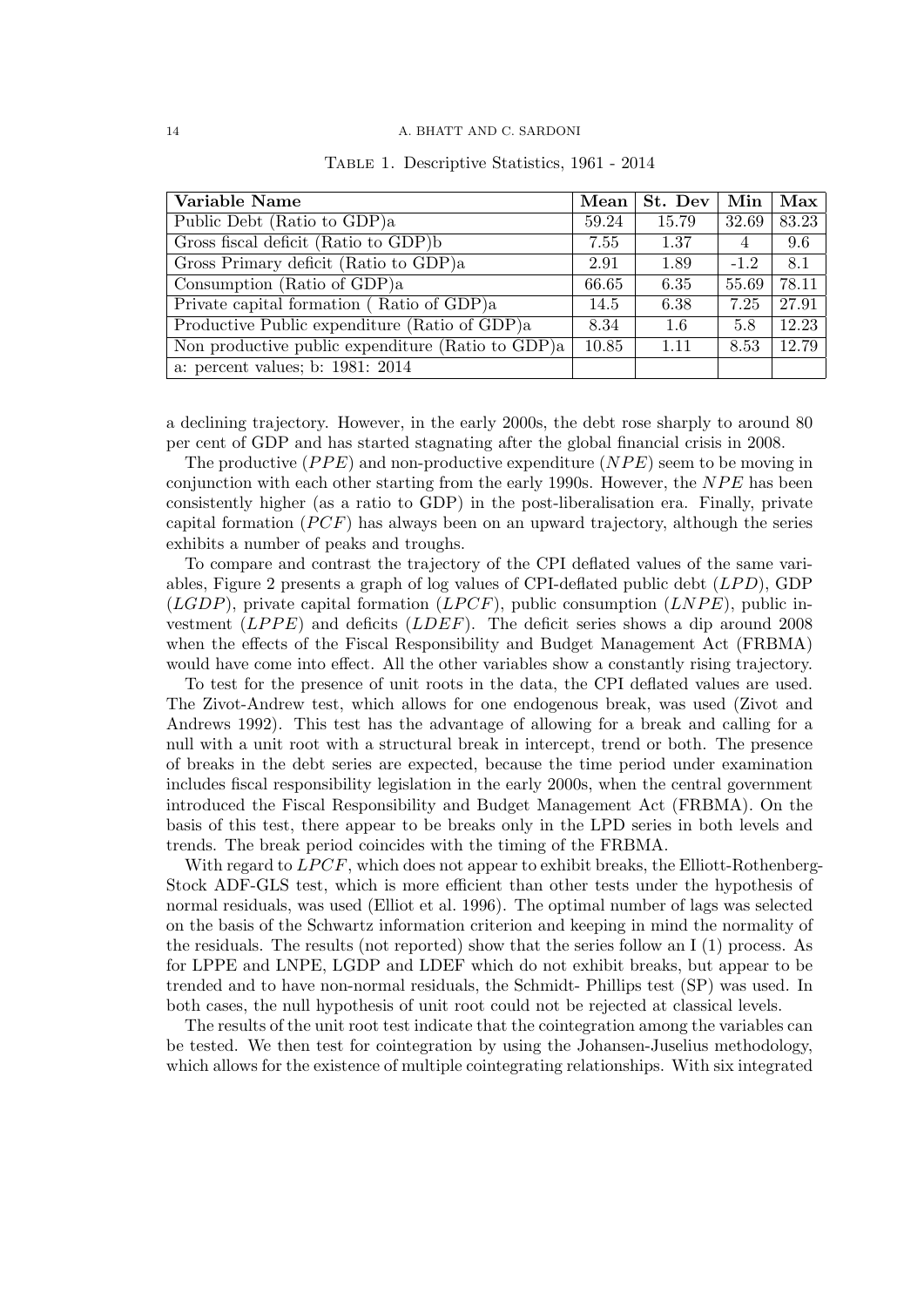variables, there can be at most five cointegrating relationships for the variables defined in levels.

4.2.2. Cointegration and identification tests. Our model in section 3 involves a simple relationship between public investment (empirically  $LPPE$ ), private investment (empirically  $LPCF$ ), public consumption  $(LNPE)$ , public debt (empirically  $LPD$ ), gross domestic product  $(LGDP)$  and deficits  $(LDEF)$ . More specifically, the economy's rate of growth  $(g)$  depends on macroeconomic conditions, proxied by the public propensity to consume (a), the productivity of public investment  $\sigma_g$ , the productivity of private investment  $\sigma_p$  and public investment  $I_q$ . The function is increasing in all variables except  $\overline{a}$ .

$$
g = g(a^{-}, \sigma_g^{+}, \sigma_I^{+}, I_g^{+})
$$
\n(22)

The public debt ratio,  $b = b(d, \gamma, \sigma_g, \sigma_I, I_g)$ , is stabilised only when deficits (d) are incurred because of public investment.

We estimate Model (1) in a VECM setting including four variables: private capital formation, public investment, public consumption and public debt. The VECM can be defined, as usual, as

$$
\Delta V_t = A(L)\Delta V_t + \Pi V_{t-1} + \epsilon
$$

for

### $V = [LPPE, LNPE, LPCF, LPD, LDEF, LGDP]$

where L is the lag operator, and  $\epsilon$  is an error term. If can be written as  $\Pi = \alpha \beta'$ , where  $\alpha$  and  $\beta$  are mn matrices, and m is the number of variables in V, while n denotes the number of cointegrating relationships.  $\beta$  is a vector of cointegrating relationships and  $\alpha$ is a loading matrix defining the adjustment speed of the variables in  $V$  to the long run equilibria defined by the cointegrating relationships.

The optimal lag length was selected on the basis of the Schwarz (SC) and Hannan-Quinn (HQ) criteria and by examining the ACF and the PACF functions of the variables. Both these suggested the inclusion of one lag. More specifically, the correlogram shows that all the variables except private capital formation are  $AR(1)$ . The residuals originating from the series were also iid

| Null Hypothesis | Eigen value | <b>Trace Statistics</b> | $5\%$ p-value |  |
|-----------------|-------------|-------------------------|---------------|--|
| $r = 0$         | 0.7140      | 130.4200                | 0.0000        |  |
| $r \leq 1$      | 0.4610      | 71.5910                 | 0.0359        |  |
| $r \leq 2$      | 0.3784      | 42.5430                 | 0.1441        |  |
| $r \leq 3$      | 0.2142      | 20.1890                 | 0.4101        |  |
| $r \leq 4$      | 0.1716      | 8.8540                  | 0.3790        |  |
| $r \leq 5$      | 0.0001      | 0.0054                  | 0.9405        |  |

Table 2. Johansen's trace test results

Table 2 reports the results of the Johansen trace test for correlation. The null hypothesis is of cointegrating rank of at most n. The null is rejected for  $r = 0$  and  $r \leq 1$ , at 1 and 5 per cent level of significance and it seems that there are two cointegration relationships between the variables analysed. Additionally, all characteristic roots lie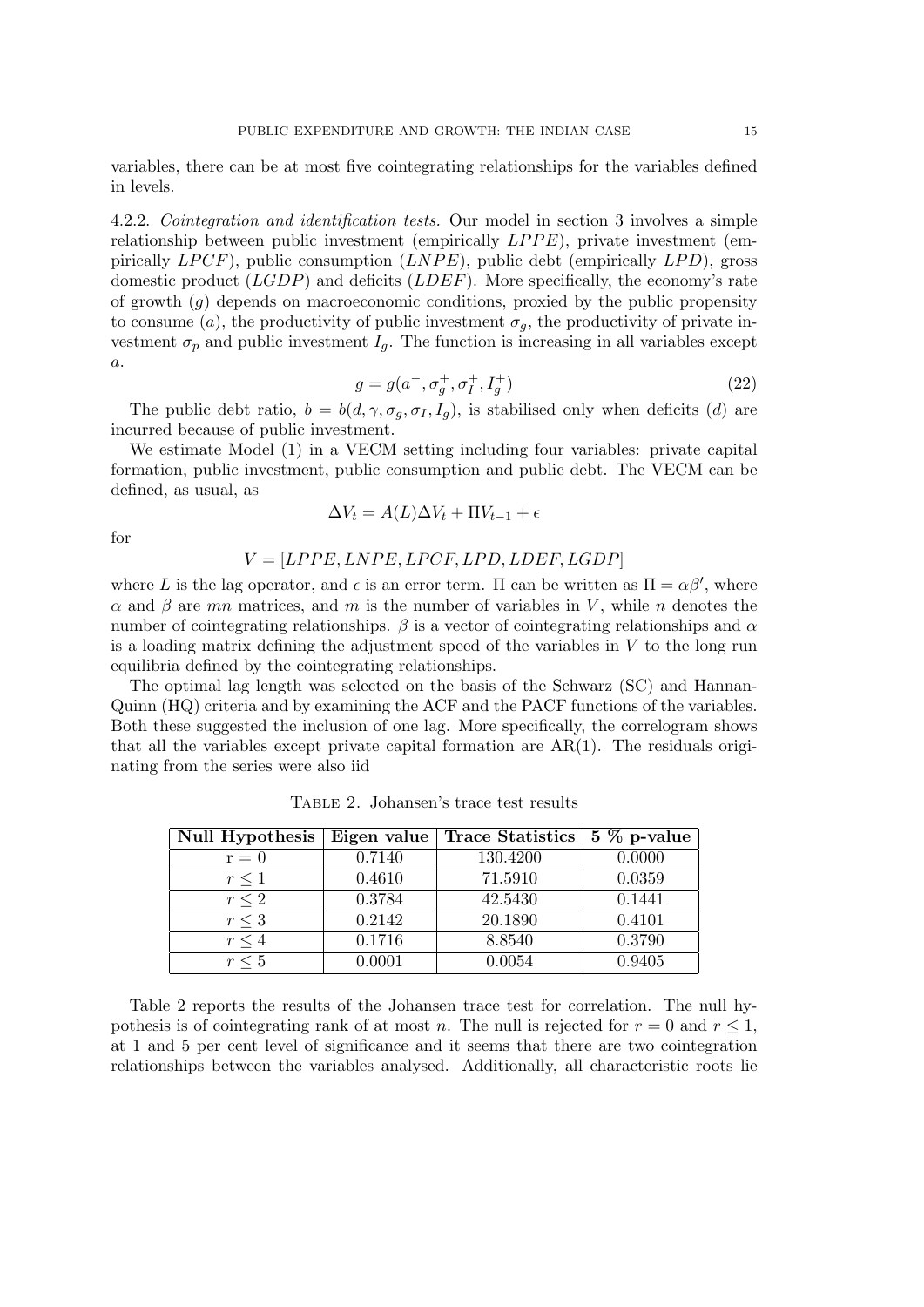inside the unit circle, and hence the system is stable and converges towards a long-run equilibrium.

The estimated unrestricted cointegrating vectors are reported in Table 3. Based on the signs of the relevant parameters, it appears that the vector 1 and 2 can be interpreted as the cointegrating relationship. However, these are unrestricted values and can be interpreted only after the restriction tests have been performed. The long-run exclusion tests suggest that none of the variables except public consumption (LNPE) included in the VECM can be omitted from the long-run relationships.

Finally, the hypothesis of weak exogeneity cannot be rejected only for LGDP. The weak exogeneity could be due to a number of external macroeconomic factors that can affect the GDP growth. However, the interesting result is that data support the restriction of public consumption as it seems that this variable does not contribute to the correction of the public debt disequilibrium in the long run. Since this variable does not pass the long-run exclusion test, further interpretation of the coefficients linked to the same is avoided.

| Variable name             | <b>LDEF</b> | <b>LGDP</b> | <b>LPCF</b> | <b>LPPE</b> | <b>LNPE</b> | <b>LPD</b> |
|---------------------------|-------------|-------------|-------------|-------------|-------------|------------|
| $\beta_1$                 | 1.4868      | $-18.1500$  | 11.2360     | $-0.3738$   | $-0.0747$   | $-1.5759$  |
| $\beta_2$                 | $-0.6760$   | $-14.3400$  | 6.7578      | 5.5959      | 2.9055      | $-5.7545$  |
| Long-run exclusion<br>(a) | 30.6550     | 14.4040     | 19.0020     | 5.6589      | 2.1974      | 7.4323     |
|                           | 0.0000      | 0.0000      | 0.0000      | 0.0590      | 0.3332      | 0.0243     |
| Weak exogeneity           | 11.6860     | 2.1348      | 16.0140     | 21.9800     | 20.4730     | 6.4130     |
|                           | 0.0020      | 0.3430      | 0.0000      | 0.0000      | 0.0000      | 0.0400     |

Table 3. Unrestricted cointegration vectors and restriction tests

(a) The test statistics follow a chi-square distribution. p-values reported in brackets.

Finally, to identify the final cointegrating relationship, we imposed the following joint exclusion and exogeneity restrictions on the cointegration parameters

$$
H0: \beta_1 LNPE = \beta_2 LNPE = \alpha_1 LGDP = \alpha_2 LGDP = 0.
$$

If the null hypothesis is not rejected, the results above concerning the weak exogeneity and long-run exclusion hold. Since the null hypothesis cannot be rejected (chi-square value  $=$  3.664 and p-value 0.453), the parameters are normalised in  $LPD$  and are the following:

## Public debt =  $20.127LGDP - 9.496PCF - 4.40PPE + 0.55LDEF$ Public debt =  $17.318LGDP - 10.954PCF + 0.246PPE - 1.463LDEF$

These estimates show that the economy's growth rate, private investment, public investment and public deficit are key determinants of the public debt's trajectory. It also seems that the public debt accumulation is higher when GDP is high. The sign of the relationship with GDP may not be easy to interpret given its weak exogeneity. An increase in private investment seems to be inversely related to GDP. This could be interpreted as due to the spillovers on growth that investment can create in the long run.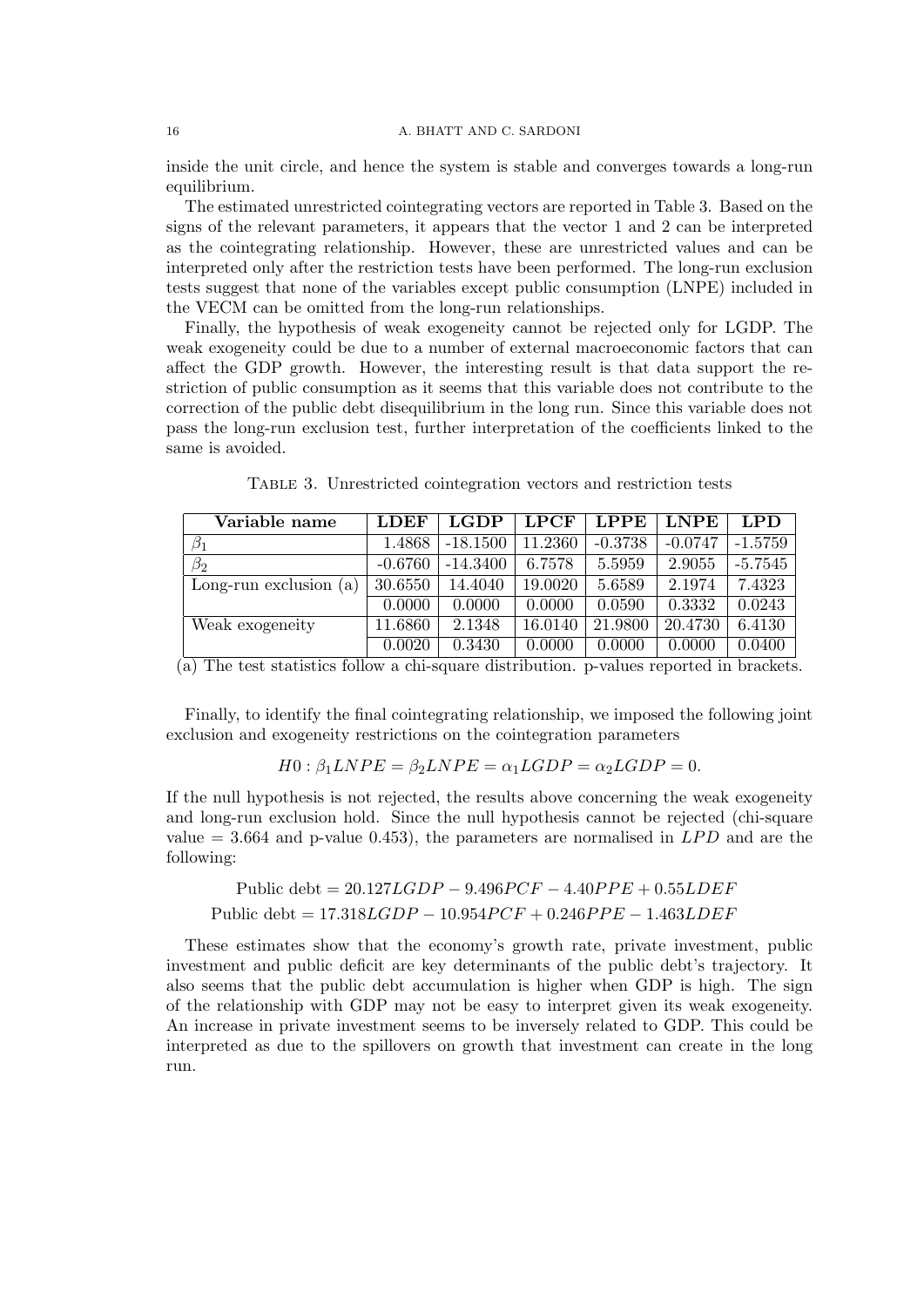Public investment and deficits are negatively related to debt in one relation and the sign is positive in the other case. This result may not be easy to interpret. It could be possible that a direct effect of an increase in public investment would be an increase in public debt. Nevertheless, the positive spillovers from the increase in public investment can help increasing the efficiency of private investment. This in turn can help stabilising the public debt in the long-run. As proved in the theoretical model in section 3, if this deficit is high due to an increase in public investment, the long-run effects on debt can still be stabilising.

The cointegration and VECM model interactions can be useful to quantify the joint relationship between public investment, private investment and growth, which in turn is useful to validate the model in section 3 above. In other words, it could be difficult to prove that increasing deficits can have positive effects on the economy. However, if these deficits do seem to raise the productive capacity of the economy in the long run, the economy can grow at a higher rate in the forthcoming years. This, in turn, can stabilise the debt to GDP ratio of the economy.

The result that the coefficient for long-run exclusion of public consumption (non productive public expenditure) is not statistically significant is a useful one as it shows that non-productive public expenditure does not seem to contribute to the mean reversion of the public debt series. On the contrary, no such conclusions can be made about public investment. It also seems perfectly intuitive that the instantaneous relationship between public investment and debt is inverse. As emphasised in section 3, the positive spillovers of public investment would not be immediately visible. Empirically, these positive spillovers can only be seen through forecasts which simulate responses between variables as presented in the next section.

4.2.3. The short-term dynamics. The short-run dynamics of public debt can be assessed using the loading matrix  $(\alpha)$  in conjunction with the normalised restricted cointegrating vectors reported in the cointegrated relationship in section 4.2.

As discussed in Juselius (2006), if  $\alpha$  components of the cointegrating matrix and  $\beta$ components of the matrix have the same sign, then public debt, in this case, would converge to equilibrium. On the other hand, if they have opposite signs, then public debt would not converge to that equilibrium. In that case, the convergence would be achieved through movements of the other variables in the VECM.

|                                      | Debt accm $(\alpha_1)$ | Debt accm $(\alpha_2)$ |
|--------------------------------------|------------------------|------------------------|
| $\Delta LPD$                         | $0.0020\ (0.2817)$     | $-0.0120(-1.635)$      |
| $\Delta PCF$                         | 0.0637(4.5869)         | 0.0595(4.2454)         |
| $\Delta LDEF$                        | 0.5429(3.7223)         | $-0.3066$ $(-2.0806)$  |
| $\Delta L NPE$                       | 0.0174(4.0507)         | $-0.0128(0.0043)$      |
| $\triangle LPPE$                     | 0.0209(1.7331)         | $-0.0008(-0.069)$      |
| $\Delta LGDP$                        | (                      | $(-$                   |
| Absolute t-statistics in parenthesis |                        |                        |

Table 4. Loading matrix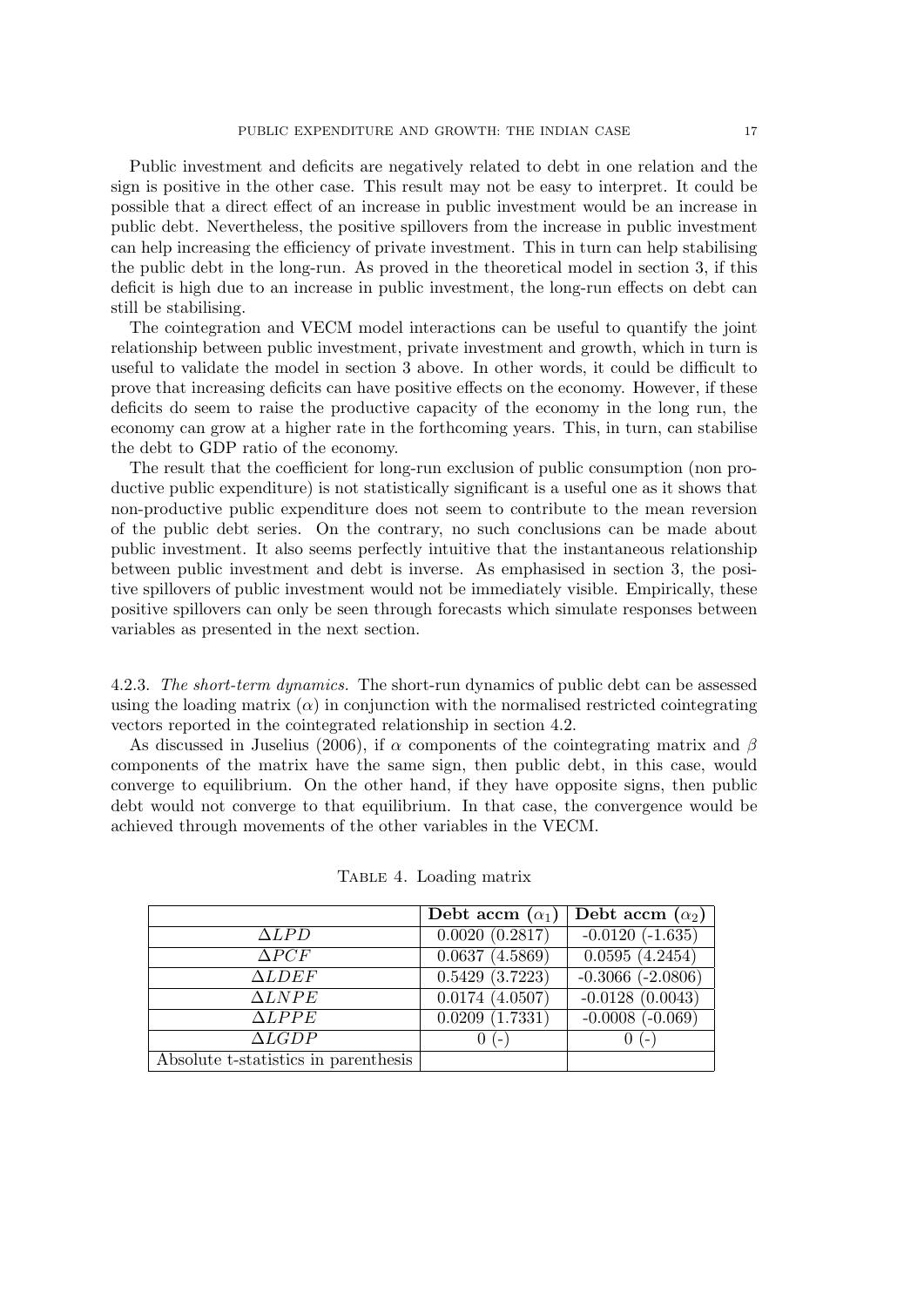#### 18 A. BHATT AND C. SARDONI

Based on the loading matrix presented in Table 4, debt is equilibrium-correcting in deficit for both cointegrating relationships. As a result, all else equal, short-term disequilibria in debt are self-correcting, though slowly, given the magnitude of the loading coefficient. On the other hand, movements in private capital formation are essential in correcting the disequilibria in debt. Finally, since we have used log values all through, it can also be said that six per cent of the deviation from the equilibrium is corrected through private capital formation.

4.2.4. Impulse Responses and Robustness Analysis. The impulse response functions are presented only for the variables whose coefficients are significant and where the loading coefficients indicate participation in equilibrium correction. It can be seen that a one standard deviation increase in private capital formation, increase the level of public debt. However, the value seems to get stabilised eventually. Similarly, a one standard deviation increase in deficits seems to reduce and stabilise debt in the long-run. The interpretation of the same may not be straightforward as the composition of this deficit is not known.

To ensure that our model is stable, a few additional robustness checks are performed on the data. To begin with the AR roots of the model are examined. These reveal that only  $n - r$  of the roots (*n* being the number of variables and r the cointegrating relationships) are within the unit circle, which satisfies the stability condition of the VECM model. We also perform the autocorrelation LM test on the model residuals to check for serial correlation in them. However, we are not able to reject the null of no serial correlation (LM stat is 34.47 while the p- value is 0.54). Finally, a test on the normality of the residuals is also performed. The Doornik-Hansen test for residual normality shows that the model residuals are normal as the null of residuals being multivariate normal cannot be rejected at the 10 per cent level of significance.

The results of the unit root series show that the public debt series follows a random walk. However, it seems that the joint relationship between public investment, private investment and public debt shows co-movement. The result that private capital formation is able to help the public debt series to mean revert is important and reiterates the importance of increasing private investment in developing economies. An increase in private investment raises the productive capacity of the economy and helps increasing the rate of growth.

The additional result that private capital formation can correct the disequilibrium in public debt only in the presence of public investment is an even more important one. This result shows that private investment is effective in stabilising public debt in the long run only if it is complemented by public investment. In its absence, its effects are not significant. Thus, contrary to the notion of public investment 'crowding out' private investment, the two must work together in the long-run to stabilise the public debt trajectory.

#### 5. Conclusions

By using a simple analytical framework, we have established a functional relation between the composition of public spending and the behaviour of the ratio of public debt to GDP. Our main conclusion is that an economy, in the long run, can experience a stable ratio of the public debt to GDP despite persistent government primary deficits. In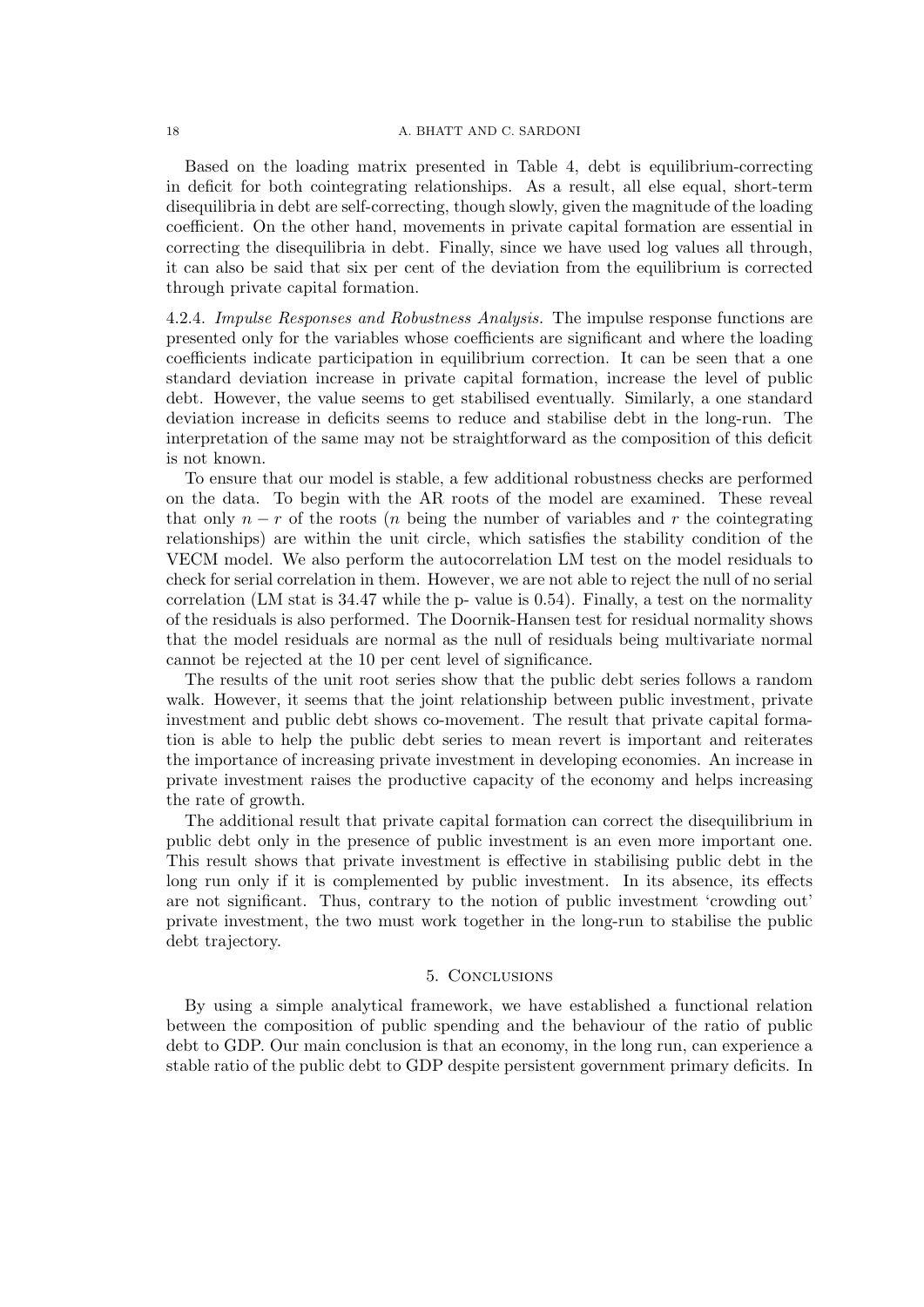this context, the distinction between productive and unproductive public expenditures is crucial. We show that a stable debt ratio is compatible with primary deficits if the latter are mainly devoted to financing productive expenditures that have a positive impact on the rate of growth as well as on private investment.

We test our analytical results empirically by considering the Indian case. India, in fact, appears to be a country characterised by high rates of growth accompanied by persistent government deficits. Our empirical analysis shows that, while private capital formation remains crucial for the economy's growth, the dynamics of the ratio public debt/GDP can be stabilised only if public spending is devoted to public investment to a significant extent. In the absence, or little relevance, of public investment, the effects of private investment on the debt ratio are not significant. Thus, contrary to the notion of public investment 'crowding out' private investment, the two must work together in the long run to stabilise the public debt trajectory.

#### **REFERENCES**

- Agénor, P. R. and Neanidis, K. N. . W. P.: 2006, The allocation of public expenditure and economic growth, The School of Economics Discussion Paper Series 0608, University of Manchester, Manchester.
- Arrow, K. J. and Kurz, M.: 1970, Optimal growth with irreversible investment in a Ramsey model, Econometrica 38(2), 331–344.
- Aschauer, D. A.: 1989, Is public expenditure productive?, Journal of monetary economics  $23(2)$ , 177–200.
- Asher, M. G. .: 2012, Public debt sustainability and fiscal management in india, in B. Ferrarini, J. Raghbendra and A. Ramayandi (eds), Public Debt Sustainability in Developing Asia, Routledge, London and New York, pp. 139–169.
- Barro, R. J.: 1991, A cross-country study of growth, saving, and government, in B. D. Bernheim and J. B. Shoven (eds), National Saving and Economic Performance, University of Chicago Press, Chicago, chapter 9, pp. 271–304.
- Barro, R. J. and Sala-i-Martin, X.: 1990, Public finance in models of economic growth, Working Paper 3362, NBER, Cambridge Ma.
- Baumol, W. J.: 1967, Macroeconomics of unbalanced growth: The anatomy of urban crisis, American Economic Review 57(3), 415–426.
- Bose, N., Haque, M. E. and Osborn, D. R. .: 2007, Public expenditure and economic growth: A disaggregated analysis for developing countries, The Manchester School  $75(5)$ , 533-556.
- Buiter, W. H.: 1998, The young person's guide to neutrality, price level indeterminacy, interest rate pegs, and fiscal theories of the price level, Working Paper 6396, National Bureau of Economic Research., Cambridge Ma.
- Buiter, W. H. and Patel, U. R.: 2006, Excessive budget deficits, a government-abused financial system, and fiscal rules, in S. Bery, B. Bosworth and A. Panagariya (eds), India Policy Forum 2005/2006, SAGE, New Delhi, pp. 1–54.
- Callen, T. and Cashin, M. P.: 2001, Assessing India's external position, in T. Callen, P. Reynolds and T. C. (eds), India at the Crossroads: Sustaining Growth and Reducing Poverty, IMF, Washington.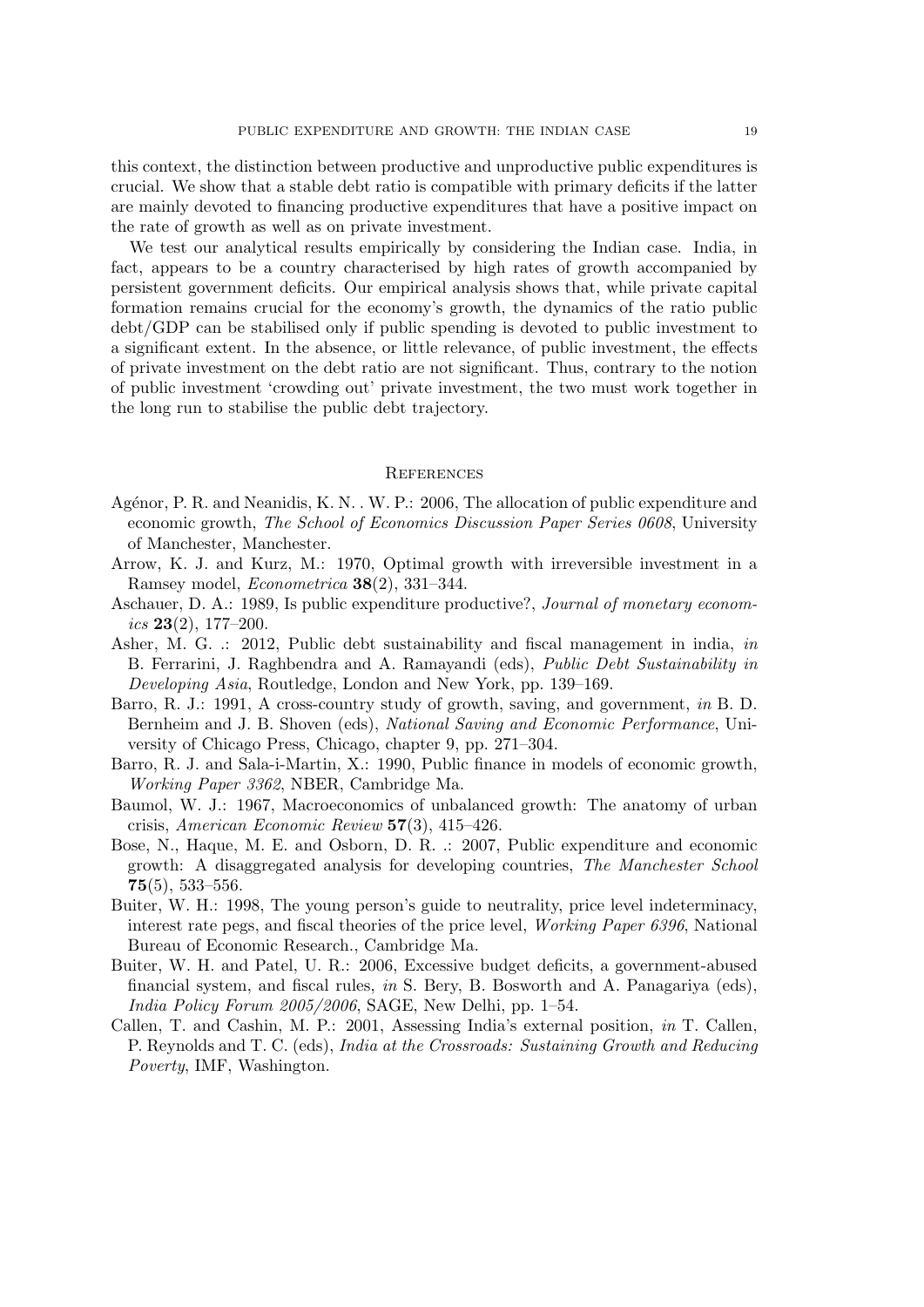- Canning, D. and Pedroni, P.: 2008, Infrastructure, longrun economic growth and causality tests for cointegrated panels, The Manchester School 76(5), 504–527.
- Carranza, L., Daude, C. and Melguizo, A.: 2014, Public infrastructure investment and fiscal sustainability in latin america: Incompatible goals?, Journal of Economic Studies  $41(1), 29-50.$
- Cashin, M. P., Olekalns, N. and Sahay, M. R.: 1998, Tax smoothing in a financially repressed economy: evidence from India, Working Paper 98/122, IMF, Washington.
- Cashin, P. and Olekalns, N.: 2000, An examination of the sustainability of Indian fiscal policy, Department of Economics - Working Papers Series 748, University of Melbourne, Melbourne.
- Cavallo, E. and Daude, C.: 2011, Public investment in developing countries: A blessing or a curse?, Journal of Comparative Economics 39(1), 65–81.
- Chatterjee, S. and Turnovsky, S. J. .: 2007, Foreign aid and economic growth: The role of flexible labor supply, Journal of Development Economics 84(1), 507–533.
- Chatterjee, S. and Turnovsky, S. J.: 2005, Financing public investment through foreign aid: consequences for economic growth and welfare, Review of International Economics  $13(1)$ ,  $20-44$ .
- Checherita-Westphal, C. and Rother, P.: 2012, The impact of high government debt on economic growth and its channels: An empirical investigation for the euro area, European Economic Review  $56(7)$ , 1392-1405.
- Christie, T. A. L. and Rioja, F. K.: 2012, Debt and taxes: Financing productive government expenditures. Job Market Paper.
- da Silva Costa, J., Ellson, R. W. and Martin, R. C.: 1987, Public capital, regional output, and development: Some empirical evidence, Journal of Regional Science 27(3), 419– 437.
- Del Monte, A. and Papagni, E.: 2001, Public expenditure, corruption, and economic growth: the case of Italy, European Journal of Political Economy 1, 1–16.
- Devarajan, S., Swaroop, V. and Zou, H. F.: 1996, The composition of public expenditure and economic growth, Journal of monetary economics 37(2), 313–344.
- Domar, E. D.: 1944, The 'burden of the debt' and the national income, American Economic Review 34(4), 798–827.
- Elliot, G., Rothenberg, T. J. and Stock, J. H.: 1996, Efficient tests for an autoregressive unit root, Econometrica 64(4), 813–36.
- Evans, P. and Karras, G.: 1993, Do standards of living converge?: Some cross-country evidence, Economics Letters  $43(2)$ , 149-155.
- Futagami, K., Iwaisako, T. and Ohdoi, R.: 2008, Debt policy rule, productive government spending, and multiple growth paths, *Macroeconomic Dynamics*  $12(4)$ , 445–462.
- Glomm, G. and Ravikumar, B.: 1994, Public investment in infrastructure in a simple growth model, Journal of Economic Dynamics and Control 18(6), 1173–1187.
- Glomm, G. and Ravikumar, B.: 1997, Productive government expenditures and long-run growth, Journal of Economic Dynamics and Control 21(1), 183–204.
- Goyal, R., Khundrakpam, J. K. and Ray, P.: 2004, Is India's public finance unsustainable? or, are the claims exaggerated?, Journal of Policy Modeling 26(3), 401–420.
- Gregory, A. W. and Hansen, B. E.: 1996, Practitioners corner: tests for cointegration in models with regime and trend shifts, Oxford bulletin of Economics and Statistics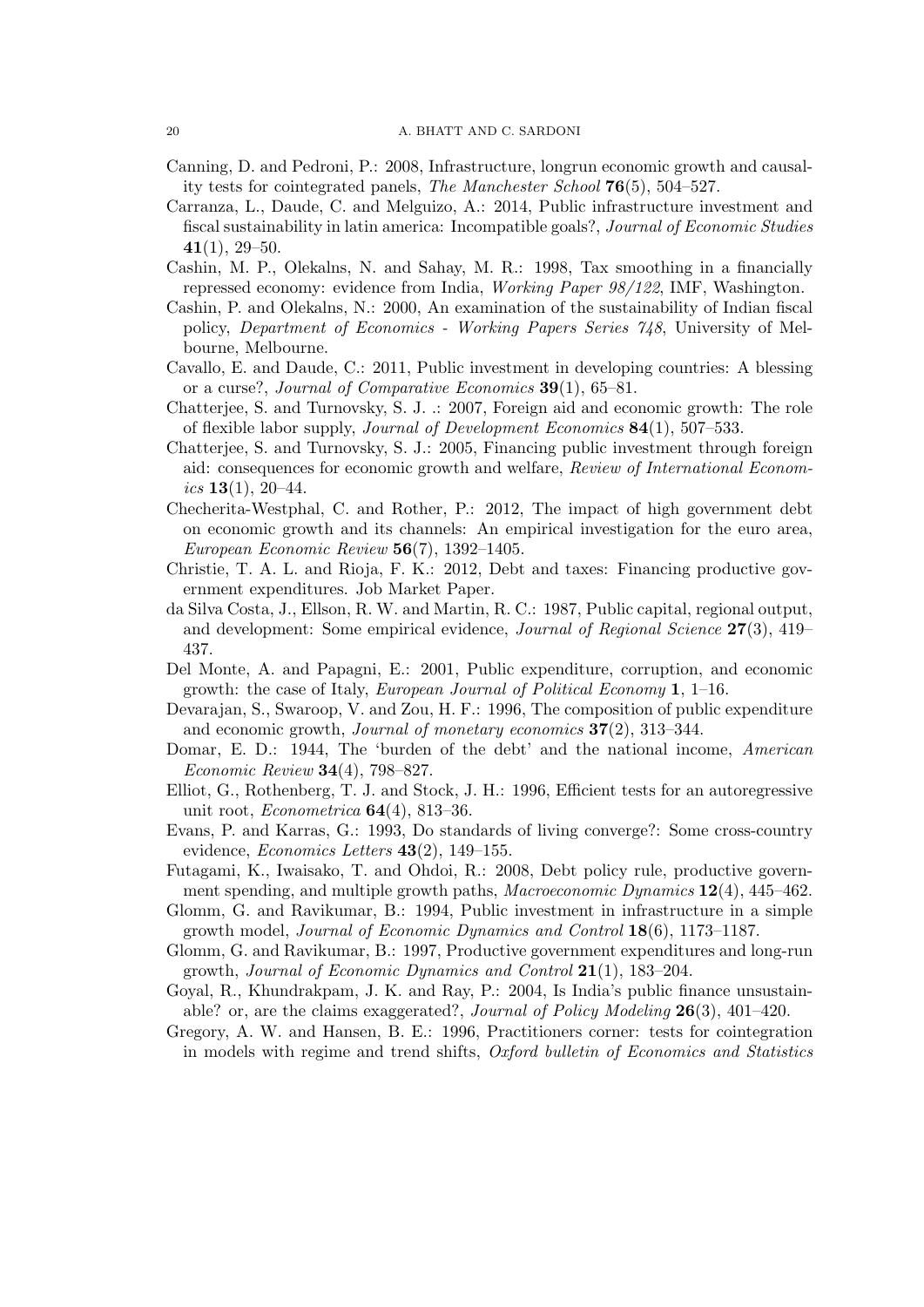58(3), 555–560.

- Greiner, A.: 2012, Public debt in a basic endogenous growth model, *Economic Modelling* 29(4), 1344–1348.
- Gupta, S., Clements, B., Baldacci, E. and Mulas-Granados, C.: 2005, Fiscal policy, expenditure composition, and growth in low-income countries, Journal of International *Money and Finance* **24**(3), 441–463.
- Gupta, S., Kangur, A., Papageorgiou, C. and Wane, A.: 2014, Efficiency-adjusted public capital and growth, World Development 57, 164–178.
- Herndon, T., Ash, M. and Pollin, R.: 2014, Does high public debt consistently stifle economic growth? a critique of Reinhart and Rogoff, Cambridge journal of economics 38(2), 257–279.
- Jha, R. and Sharma, A.: 2004, Structural breaks, unit roots, and cointegration: A further test of the sustainability of the Indian fiscal deficit, Public Finance Review  $32(2), 196-219.$
- Juselius, K.: 2006, The Cointegrated VAR Model, Oxford University Press, New York.
- Kaur, B. and Mukherjee, A.: 2012, Threshold level of debt and public debt sustainability: The indian experience, Occasional Paper Vol. 33, nos. 1-2, Reserve Bank of India, New Delhi.
- Khan, M. S. and Kumar, M. S.: 1997, Public and private investment and the growth process in developing countries, Oxford Bulletin of Economics and Statistics 59(1), 69– 88.
- Kwiatkowski, D., Phillips, P. C. B., Schmidt, P. and Shin, Y.: 1992, Testing the null hypothesis of stationarity against the alternative of a unit root, *Journal of Econometrics*  $54(1-3), 159-178.$
- Lahiri, A. K. and Kannan, R.: 2002, India's fiscal deficits and their sustainability in perspective, Nipfp working paper, National Institute of Public Finance and Policy, New Delhi.
- Landau, D.: 1983, Government expenditure and economic growth: a cross-country study, Southern Economic Journal 49(3), 783–792.
- Minea, A. and Villieu, P.: 2013, Debt policy rule, productive government spending, and multiple growth paths: A note, Macroeconomic Dynamics 17(4), 947–954.
- Mohan, R., Dholakia, R. and Karan, N.: 2005, Is India's central debt sustainable? revisiting an old debate, Economic and Political Weekly 40(10), 951-59.
- Munnell, A. (ed.): 1990, Is There a Shortfall in Public Capital Investment?, Vol. 34, Federal Reserve Bank of Boston, Boston.
- Murphy, K. M., Shleifer, A. and Vishny, R. W.: 1989, Building blocks of market clearing business cycle models, NBER Macroeconomics Annual, Vol. 4, MIT Press, Cambridge Ma., pp. 247–302.
- Ortiz, I. and Cummins, M. .: 2013, The age of austerity: a review of public expenditures and adjustment measures in 181 countries, Working paper, Initiative for Policy Dialogue, New York.
- Panizza, U. and Presbitero, A. F.: 2014, Public debt and economic growth: Is there a causal effect?, Journal of Macroeconomics 41, 21–41.
- Parker, K. and Kastner, S.: 1993, A framework for assessing fiscal sustainability and external viability, with an application to India, IMF, Washington.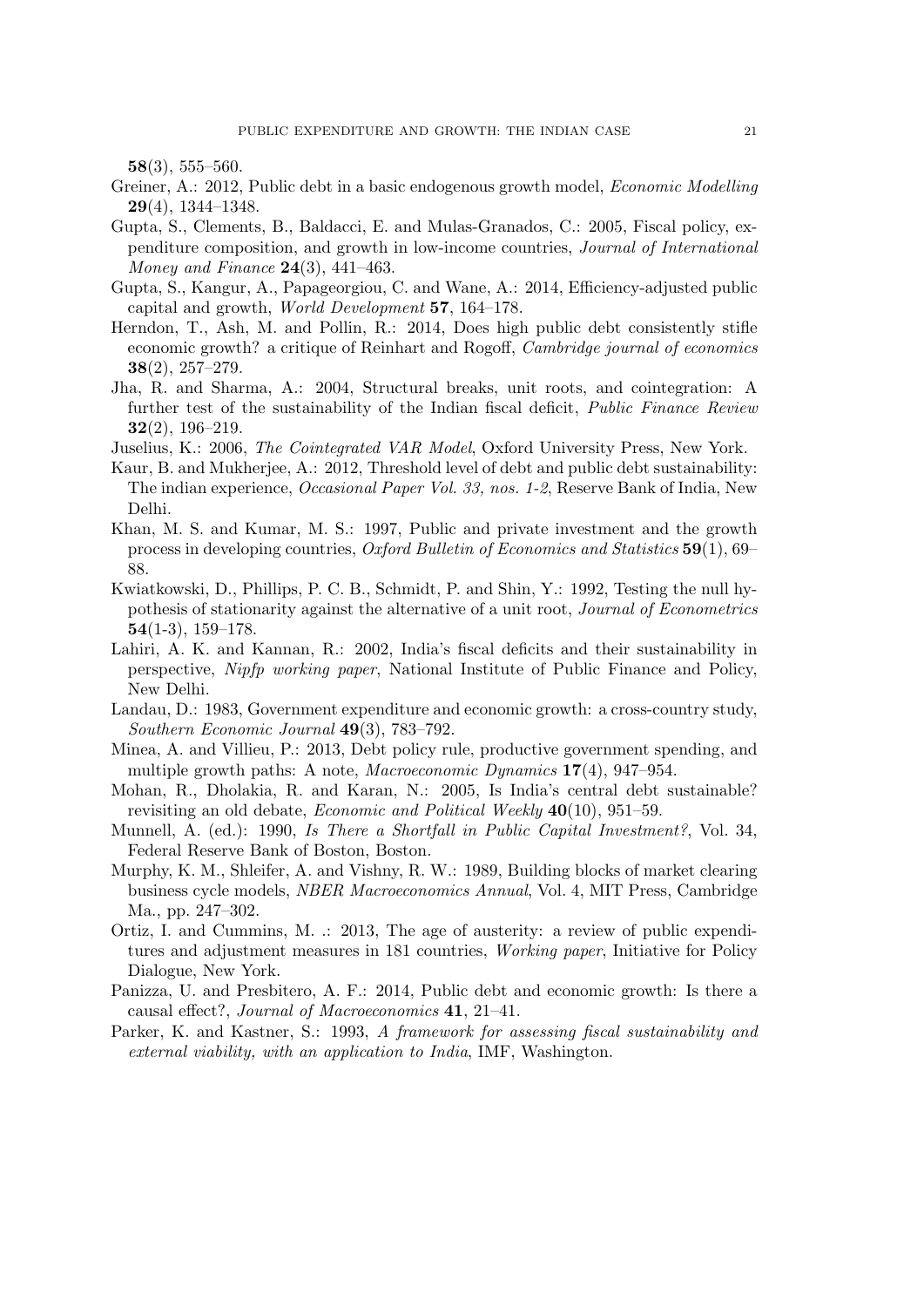- Peacock, A. T.: 1969, Welfare economics and public subsidies to the arts, The Manchester School of Economic & Social Studies  $37(4)$ , 323-35.
- Phillips, P. C. and Perron, P.: 1988, Testing for a unit root in time series regression.,  $Biometrika$  **75**(2), 335–346.
- Pradhan, B. K., Ratha, D. K. and Sarma, A.: 1990, Complementarity between public and private investment in india, *Journal of Development Economics*  $33(1)$ ,  $101-116$ .
- Rangarajan, C. and Srivastava, D. K.: 2005, Fiscal deficits and government debt: implications for growth and stabilisation, *Economic and Political Weekly*  $40(27)$ , 2919– 2934.
- Reinhart, C. M. and Rogoff, K. S.: 2009, This time is different. Eight centuries of financial folly, Princeton University Press, Princeton, N.J.
- Reinhart, C. M. and Rogoff, K. S.: 2010a, Debt and growth revisited, Working Paper 24376, MPRA, Munich.
- Reinhart, C. M. and Rogoff, K. S.: 2010b, Growth in a time of debt, American Economic Review 100(2), 573–578.
- Reynolds, P.: 2001, Fiscal adjustments and growth prospects in India, in T. Callen, P. Reynolds and T. C. (eds), India at the Crossroads: Sustaining Growth and Reducing Poverty, IMF, Washington.
- Rosenstein-Rodan, P. N.: 1961, International aid for underdeveloped countries, Review of Economics and Statistics  $43(2)$ , 107-138.
- Rostow, W. W.: 1960, The process of economic growth, Clarendon Press, Oxford.
- Sardoni, C. and Palazzi, P.: 2000, Public investment and growth, in H. Bougrine (ed.), The Economics of Public Spending, Cheltenham: Edward Elgar, pp. 150–67.
- Schuck, P. H.: 2014, Why Government Fails so Often, Princeton University Press, Princeton and Oxford.
- Seater, J. J.: 1993, Ricardian equivalence, *Journal of Economic Literature* 31(1), 142– 190.
- Seccareccia, M.: 2012, The role of public investment as principal macroeconomic tool to promote long-term growth, *International Journal of Political Economy*  $40(4)$ , 62–82.
- Sturm, J. E. and De Haan, J.: 1995, Is public expenditure really productive?: New evidence for the USA and The Netherlands, *Economic Modelling* 12(1), 60–72.
- Summers, R., Kravis, I. B. and Heston, A.: 1984, Changes in the world income distribution, Journal of Policy Modeling 6(2), 237–269.
- Tatom, J. A.: 1991, Should government spending on capital goods be raised?, Federal Reserve Bank of St. Louis Review  $73(3)$ , 3-15.
- Teles, V. K. and Mussolini, C. C.: 2014, Public debt and the limits of fiscal policy to increase economic growth, European Economic Review 66, 1–15.
- Turnovsky, S. J. and Fisher, W. H.: 1995, The composition of government expenditure and its consequences for macroeconomic performance, Journal of Economic Dynamics and Control  $19(4)$ , 747-786.
- Warner, A. M.: 2014, Public investment as an engine of growth, *Working Paper 14/148*, IMF, Washington.
- Zivot, E. and Andrews, K.: 1992, Further evidence on the great crash, the oil price shock, and the unit root hypothesis, Journal of Business and Economic Statistics  $10(10), 251-70.$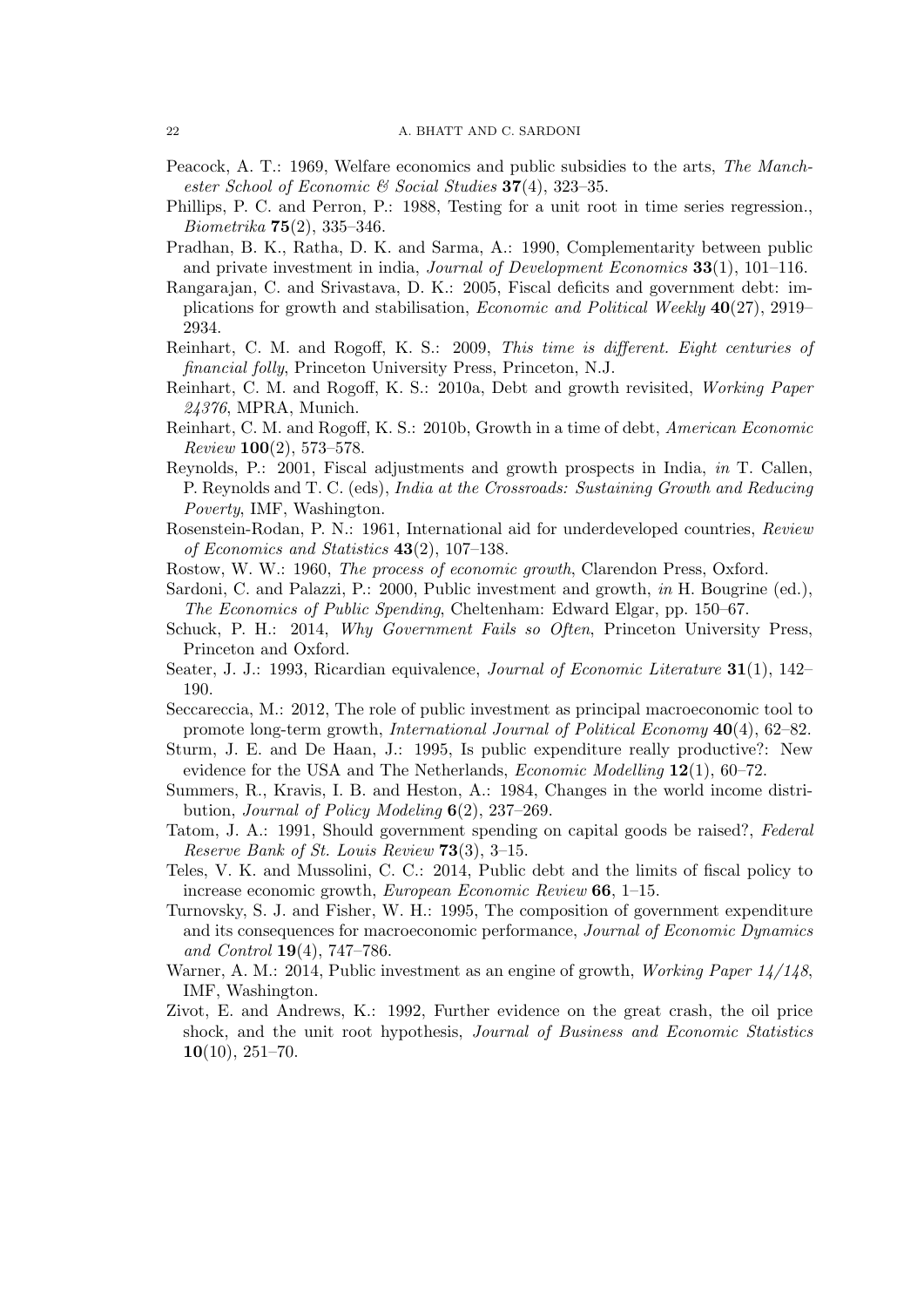

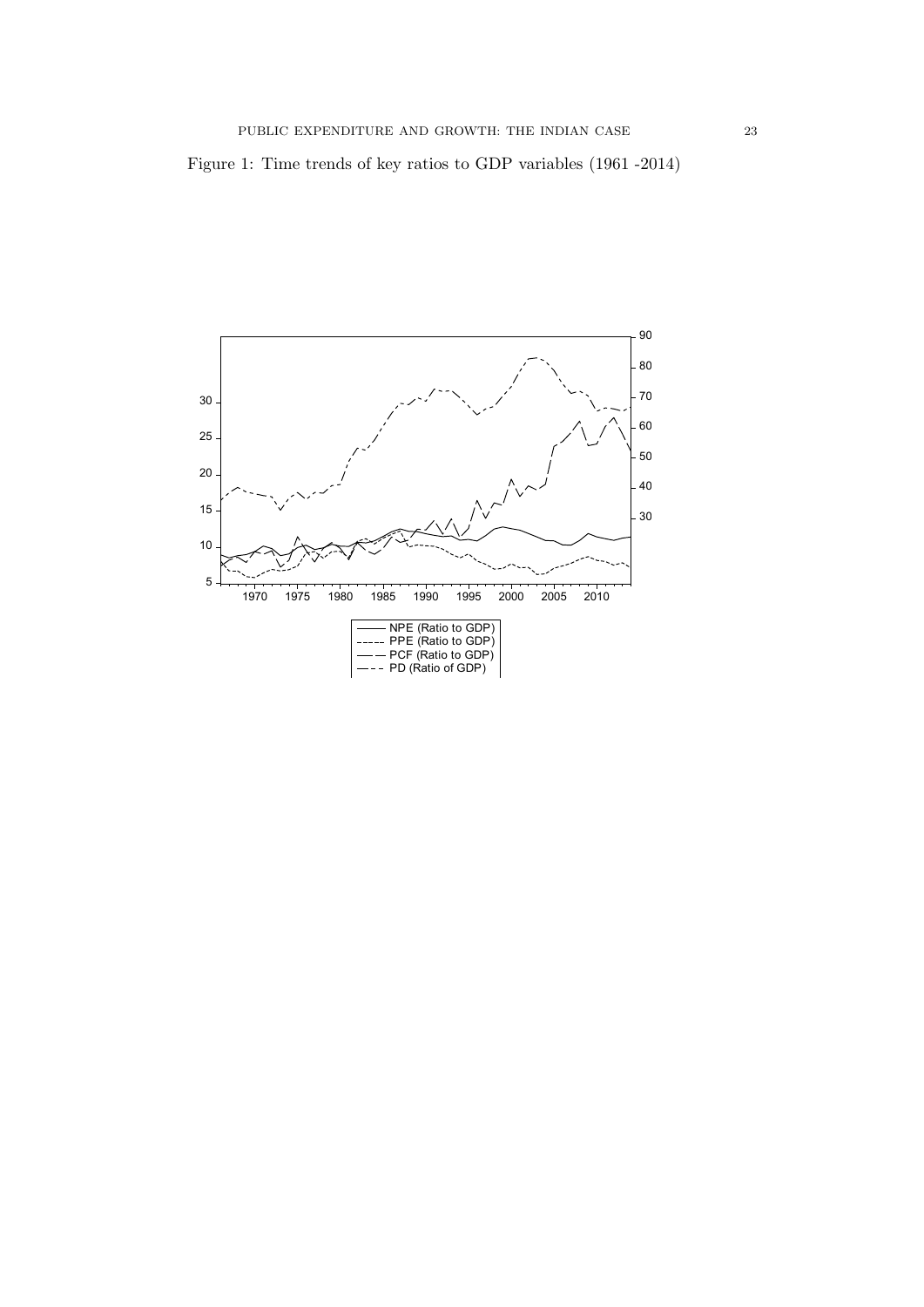Figure 2: Time trends of log and deflated CPI variables (1961 -2014)